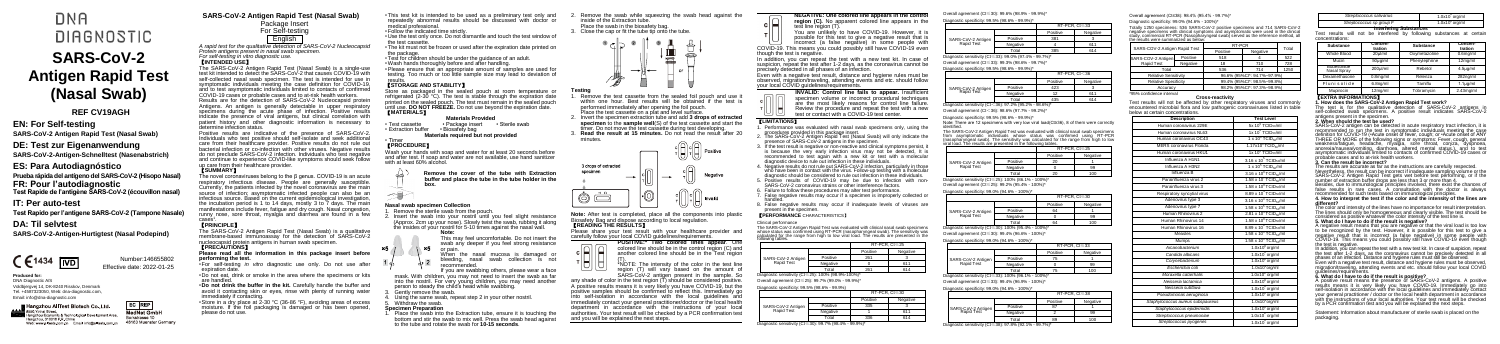# **SARS-CoV-2-Antigen-Schnelltest (Nasenabstrich)**

# **Beinackzettel**

# Test zur Eigenanwendung **Deutsch**

*Ein Schnelltest für den qualitativen Nachweis von SARS-CoV-2 Nukleokapsidprotein-Antigenen in Nasenabstrichproben. Für die In-vitro-Diagnostik zur Eigenanwendung.* 

# 【**VERWENDUNGSZWECK**】

Der SARS-CoV-2-Antigen-Schnelltest (Nasenabstrich) ist ein Einweg-Testkit zum Nachweis von SARS-CoV-2, das COVID-19 verursacht, mittels einer selbst entnommenen Nasenabstrichprobe. Der Test ist zur Untersuchung folgender Personengruppen bestimmt: Symptomatische Personen, die die Falldefinition für COVID-19 erfüllen. asymptomatische Personen, die Kontakt zu bestätigt oder wahrscheinlich mit COVID-19 infizierten Personen hatten, und medizinisches Personal.

Die neuartigen Coronaviren gehören zur β-Gattung. COVID-19 ist eine akute respiratorische Infektionskrankheit für die Menschen genere anfällig sind. Derzeit sind die Patienten, die mit dem neuartigen Coronavirus infiziert sind, die Hauptinfektionsquelle; asymptomatische infizierte Personen können ebenfalls eine Infektionsquelle sein. Basierend auf der aktuellen epidemiologischen Untersuchung beträgt die Inkubationszeit 1 bis 14 Tage, meistens 3 bis 7 Tage. Zu den Hauptmanifestationen gehören Fieber, Müdigkeit und trockener Husten. Nasenverstopfung, laufende Nase, Halsschmerzen, Myalgie und Durchfall werden in wenigen Fällen<sup>1</sup> gefunden.

Der SARS-CoV-2-Antigen-Schnelltest (Nasenabstrich) ist ein qualitativer membranbasierter Immunoassay zum Nachweis von SARS-CoV-2-Nukleokapsidprotein- Antigenen in menschlichen Abstrichproben.

Positive Ergebnisse sind ein Hinweis auf das Vorhandensein von SARS-CoV-2. Personen, die positiv getestet wurden, sollten sich selbst isolieren und eine zusätzliche Behandlung durch ihren medizinischen Betreuer in Anspruch nehmen. Positive Ergebnisse schließen eine bakterielle Infektion oder eine Co-Infektion mit anderen Viren nicht aus. Negative Ergebnisse schließen eine SARS-CoV-2-Infektion nicht aus. Personen, die negativ getestet wurden und weiterhin COVID-ähnliche Symptome aufweisen, sollten sich an ihren medizinischen Betreuer wenden. 【**ZUSAMMENFASSUNG**】

# 【**GRUNDSATZ**】

# 【**VORSICHTSMASSNAHMEN**】

### **Bitte lesen Sie alle Informationen in dieser Beipackzettel, bevor Sie den Test durchführen.**

- Nur zum Selbsttest *in vitro* für diagnostische Zwecke. Nach Ablauf des Verfallsdatums nicht mehr verwenden.
- In dem Bereich, in dem die Proben oder Kits gehandhabt werden, nicht essen, trinken oder rauchen.

• **Trinken Sie den Puffer im Kit nicht.** Gehen Sie vorsichtig mit dem Puffer um und vermeiden Sie den Kontakt mit Haut oder Augen, spülen Sie ihn bei Kontakt sofort mit reichlich fließendem Wasser

> Nehmen Sie die Testkassette aus dem versiegelten Folienbeute und verwenden Sie sie innerhalb einer Stunde. Die besten Ergebnisse werden erzielt, wenn der Test unmittelbar nach dem Öffnen des Folienbeutels durchgeführt wird.

- ab. Lagern Sie den Puffer an einem trockenen Ort bei 2-30 °C (36-86 °F) und vermeiden Sie Bereiche mit übermäßiger Feuchtigkeit. Wenn die Folienverpackung beschädigt ist oder geöffnet wurde, bitte nicht verwenden.
- Dieses Testkit ist nur als vorläufiger Test gedacht, und wiederholt abnormale Ergebnisse sollten mit einem Arzt oder medizinischem Fachpersonal besprochen werden.
- Halten Sie die angegebene Zeit strikt ein.
- Verwenden Sie den Test nur einmal. Das Testfenster der Testkassette darf nicht zerlegt und berührt werden.
- Das Kit darf nicht eingefroren oder nach dem auf der Verpackung aufgedruckten Verfallsdatum verwendet werden.
- Der Test für Kinder sollte unter Anleitung eines Erwachsenen erfolgen.
- Waschen Sie sich vor und nach der Handhabung gründlich die Hände.
- Achten Sie darauf, dass eine angemessene Menge an Proben für den Test verwendet wird. Ein zu großer oder zu kleiner Probenumfang kann zu Ergebnisabweichungen führen. 【**LAGERUNG UND STABILITÄT**】

 $|U| |U|$ \*HINWEIS: Die Intensität der Farbe in der Testlinienregion (T) variiert je nach der Menge des

Lagern Sie den Test wie verpackt im versiegelten Beutel bei Raumtemperatur oder gekühlt (2-30 °C). Der Test ist bis zu dem auf dem versiegelten Beutel aufgedruckten Verfallsdatum stabil. Der Test muss bis zum Gebrauch im versiegelten Beutel bleiben. **NICHT EINFRIEREN.** Nicht nach Ablauf des Verfallsdatums verwenden. 【**MATERIALIEN**】

**Mitgeliefertes Material**<br>• Beinackzettel • Steriler Tunfer • Test-Kassette • Beipackzettel<br>• Extraktionspuffer • Biosicherheitsbeu • Biosicherheitsbeutel

**Benötigte, aber nicht mitgelieferte Materialien**

#### • Zeitschaltuhr 【**VERFAHREN**】

ist.<br>Darüber hinaus können Sie den Test mit einem neuen Testkit wiederholen. Wiederholen Sie im Verdachtsfall den Test nach 1-2 Tagen, da das Coronavirus nicht in allen Phasen einer Infektion exakt nachgewiesen werden kann.

Waschen Sie Ihre Hände mit Wasser und Seife für mindestens 20 Sekunden vor und nach dem Test. Wenn Seife und Wasser nicht verfügbar sind, verwenden Sie ein Handdesinfektionsmittel mit mindestens 60 % Alkohol.

> **Entfernen Sie den Deckel des Röhrchens mit dem Extraktionspuffer und legen Sie das Röhrchen in den Röhrchenhalter in der Box.**

# **Entnahme von Nasenabstrichproben**

- 1. Nehmen Sie den sterilen Tupfer aus dem Beutel. 2. Führen Sie den Tupfer in Ihr Nasenloch ein, bis Sie einen leichten Widerstand
- spüren (ca. 2 cm in der Nase). Drehen Sie den Tupfer langsam und reiben Sie ihn an der Innenseite Ihres Nasenlochs 5-10 Mal gegen die Nasenwand.



Dies kann sich unangenehm anfühlen. Führen Sie den Tupfer nicht tiefer ein, . ×5. wenn Sie starken Widerstand oder Schmerzen spüren.<br>Wenn die Wenn die Nasenschleimhaut beschädigt ist oder blutet, wird die Entnahme von Nasenabstrichen nicht

empfohlen.

**x5** 

Wenn Sie auf andere Menschen Tupfer, tragen Sie bitte eine Gesichtsmaske. Bei Kindern müssen Sie den Abstrichtupfer möglicherweise nicht so weit in das Nasenloch einführen. Bei sehr kleinen Kindern benötigen Sie möglicherweise eine weitere Person, die den Kopf des Kindes während der Abstrichentnahme stützt.

> SARS-CoV-2-Antigen-Schnelltest wurde mit klinischen Nasenabstrichproben evaluiert, deren Status mittels RT-PCR (Nasopharyngealabstrich)-Tests bestätigt wurde. Die Sensitivität wurde für den Bereich von hoher bis niedriger Viruslast berechnet. Die Ergebnisse sind in den folgenden Tabellen dargestellt.

- 3. Entfernen Sie den Tupfer sanft.
- 4. Wiederholen Sie mit demselben Tupfer die Schritte 2 im anderen Nasenloch.
- 5. Ziehen Sie den tupfer zurück.

# **Probenvorbereitung**

ARS-CoV-2-Antige chnelltest

and the control of the control of SARS-CoV-2-Antic

Summe 385 614 Diagnostische Sensitivität (Ct ≤ 33): 99,0 % (97,4 %–99,7 %)\* Gesamtübereinstimmung (Ct ≤ 33): 99,3 % (98,6 %–99,7 %)\* iagnostische Spezifität: 99,5 % (98,6 %–99,9 %)\*

- 1. Legen Sie den Tupfer in das Extraktionsröhrchen, achten Sie darauf, dass er den Boden berührt und rühren Sie den Tupfer, um ihn gut zu mischen. Drücken Sie den Tupferkopf gegen das Röhrchen und drehen Sie den Tupfer für **10-15 Sekunden**.
- 2. Entfernen Sie den Tupfer, während Sie den Tupferkopf gegen die Innenseite des Extraktionsröhrchens drücken.

Gesamtübereinstimmung (Ct < 36): 98,6 % (97,7 %–99,2 %)\* Diagnostische Spezifität: 99,5 % (98,6 %–99,9 %)\* Hinweis: 12 Proben enthalten eine sehr geringe Viruslast (Ct ≥ 36). 8 davon wurden korrekt identifiziert. SARS-CoV-2-Antigen-Schnelltest wurde anhand klinischer

# Legen Sie den Tupfer in den Biosicherheitsbeutel.

3. Schließen Sie die Kappe oder stecken Sie die Röhrchenspitze auf das Röhrchen.



**Testen**

ARS-CoV-2-Antic chnelltest

anostische Sensi amtübereinstimm agnostische Spezif

SARS-CoV-2-Antichnelltest

Legen Sie die Testkassette auf eine flache und ebene Oberfläche.

SARS-CoV-2-Antio chnelltest

posamtaboromoannin<br>Diagnostische Spezifi

SARS-CoV-2-Antio

- 2. Drehen Sie das Probenentnahmeröhrchen um und geben Sie **3 Tropfen der extrahierten Probe** in die **Probenvertiefung** (S) der Testkassette und starten Sie den Timer. Bewegen Sie die Testkassette während der Testentwicklung nicht.
- 3. **Lesen Sie das Ergebnis nach 15 Minuten ab.** Lesen Sie das Ergebnis nach 20 Minuten nicht mehr ab.



**Beachten Sie:**Legen Sie nach Beendigung des Tests alle Komponenten in einen Plastikbeutel für biosicherheitsbeutel und entsorgen Sie sie gemäß den örtlichen Vorschriften.

> SARS-CoV-2-Antigen-Schnelltest SARS-CoV-2-Antige

# 【**INTERPRETATION DER RESULTATE**】

Bitte teilen Sie Ihr Testergebnis Ihrem medizinischen Betreuer mit und befolgen Sie sorgfältig die lokalen COVID-Richtlinien/ Anforderungen.

**POSITIV:\* Es erscheinen zwei farbige Linien.** Eine farbige Linie sollte sich in der Kontrollregion (C) und eine andere farbige Linie in der Testregion (T) befinden.

in der Probe vorhandenen SARS-CoV-2-Antigens. Daher sollte jede Farbschattierung in der Testregion (T) als positiv angesehen werden. Ein positives Ergebnis bedeutet, dass Sie höchstwahrscheinlich COVID-19 haben, aber die positiven Proben sollten bestätigt werden, um dies widerzuspiegeln. Begeben Sie sich sofort in Selbstisolation gemäß den örtlichen Richtlinien und kontaktieren Sie umgehend Ihren Hausarzt/Arzt oder das örtliche Gesundheitsamt gemäß den Anweisungen Ihrer örtlichen Behörden. Ihr Testergebnis wird durch einen PCR-Bestätigungstest überprüft und Ihnen werden die nächsten Schritte erklärt



erscheint keine erkennbare farbige Linie. Es ist unwahrscheinlich, dass Sie COVID-19 haben.

لبازالياء

Es ist jedoch möglich, dass dieser Test bei einiger Personen mit COVID-19 ein falsches negatives

Ergebnis (ein falsches Negativ) ergibt. Das bedeutet, dass Sie möglicherweise trotzdem COVID-19 haben, obwohl der Test negativ

Das Ergebnis ist nur dann genau, die Anweisungen sorgfältig befolgt werden.Dennoch kann das Ergebnis falsch sein, wenn das Probenahmevolumen unzureichend ist oder der SARS-CoV-2-Antigen-Schnelltest vor der Testdurchführung nass wird, oder wenn die Anzahl der Extraktionspuffertropfen weniger als 3 oder mehr als 4 beträgt.

Außerdem besteht aufgrund des immunologischen Prinzips in seltenen Fällen die<br>Möglichkeit eines falschen Ergebnisses. Bei solchen Tests, die auf<br>immunologischen Prinzipien beruhen, wird immer eine Rücksprache mit dem Arzt

Auch bei negativem Testergebnis müssen Abstands- und Hygieneregeln eingehalten werden, Migration/Reisen, Teilnahme an Veranstaltungen usw. sollten Ihren lokalen COVID-Richtlinien/Anforderungen folgen.

**UNGÜLTIG: Die Kontrolllinie erscheint nicht.** Unzureichendes Probenvolumen oder falsche Verfahrenstechniken sind die wahrscheinlichsten Gründe für das Ausbleiben der Kontrolllinie. Überprüfen Sie das Verfahren und wiederholen Sie

den Test mit einem neuen Test oder wenden Sie sich an ein COVID-19-Testzentrum.

# 【**EINSCHRÄNKUNGEN**】

- 1. Die Leistung wurde nur mit nasalen Abstrichproben unter Verwendung der in dieser Beipackzettel angegebenen Verfahren bewertet.
- 2. Der SARS-CoV-2-Antigen-Schnelltest (Nasenabstrich) zeigt nur das Vorhandensein von SARS-CoV-2-Antigenen in der Probe an.
- 3. Wenn das Testergebnis negativ oder nicht reaktiv ist und die klinischen Symptome fortbestehen, kann es sein, dass das sehr frühe Infektionsvirus nicht erkannt wird. Es wird empfohlen, den Test mit einem neuen Kit zu wiederholen oder mit einem molekularen Diagnosegerät zu testen, um eine Infektion bei diesen Personen auszuschließen.
- 4. Negative Ergebnisse schließen eine SARS-CoV-2-Infektion nicht aus, insbesondere bei Personen, die mit dem Virus in Kontakt waren. Ein Folgetest mit einem molekularen Diagnostikum sollte in Betracht gezogen werden, um eine Infektion bei diesen Personen auszuschließen.
- 5. Positive Ergebnisse von COVID-19 können auf eine Infektion mit Nicht-SARS-CoV-2-Coronavirus-Stämmen oder andere Störfaktoren zurückzuführen sein.
- 6. Die Nichteinhaltung dieser Verfahren kann die Testleistung verändern. Falsch negative Ergebnisse können auftreten, wenn eine Probe nicht
- ordnungsgemäß gesammelt oder behandelt wird. 8. Falsch negative Ergebnisse können auftreten, wenn in der Probe
- unzureichende Mengen an Viren vorhanden sind.

#### 【**LEISTUNGSMERKMALE**】 **Klinische Leistung**

|                                                                                                                                                                             |         | RT-PCR. $Ct \leq 25$ |         |  |  |  |
|-----------------------------------------------------------------------------------------------------------------------------------------------------------------------------|---------|----------------------|---------|--|--|--|
| SARS-CoV-2-Antigen-S<br>chnelltest                                                                                                                                          |         | Positiv              | Negativ |  |  |  |
|                                                                                                                                                                             | Positiv | 261                  |         |  |  |  |
|                                                                                                                                                                             | Negativ |                      | 611     |  |  |  |
|                                                                                                                                                                             | Summe   | 261                  | 614     |  |  |  |
| Diagnostische Sensitivität (Ct ≤ 25): 100 % (98,9 %–100 %)<br>Gesamtübereinstimmung (Ct ≤ 25)′ 99,7 % (99,0 %–99,9 %)*<br>Diagnostische Spezifität: 99,5 % (98,6 %–99,9 %)* |         |                      |         |  |  |  |

|                                 | RT-PCR, $Ct \leq 30$ |         |
|---------------------------------|----------------------|---------|
|                                 | Positiv              | Negativ |
| Positiv<br>SARS-CoV-2-Antigen-S | 335                  |         |
| Negativ                         |                      | 611     |
| Summe                           | 336                  | 614     |
|                                 |                      |         |

Diagnostische Sensitivität (Ct ≤ 30): 99,7 % (98,4 %–99,9 %)\* Gesamtübereinstimmung (Ct ≤ 30): 99,6 % (98,9 %–99,9 %)\* Diagnostische Spezifität: 99,5 % (98,6 %–99,9 %)\*

|       |         | RT-PCR, $Ct \leq 33$ |         |  |
|-------|---------|----------------------|---------|--|
|       |         | Positiv              | Negativ |  |
| en-Si | Positiv | 381                  |         |  |
|       | Negativ |                      | 811     |  |
|       | Summe   |                      |         |  |

|       |         | $RT$ -PCR, $Ct < 36$ |         |  |
|-------|---------|----------------------|---------|--|
|       |         | Positiv              | Negativ |  |
| en-Si | Positiv |                      |         |  |
|       | Negativ |                      |         |  |
|       | Summe   |                      |         |  |

chnelltest Summe 435 614 Diagnostische Sensitivität (Ct < 36): 97,2 % (95,2 %–98,6 %)\*

> Nasenabstrichproben asymptomatischer Personen ausgewertet, deren Status mittels RT-PCR (Nasopharyngealabstrich)-Tests bestätigt wurde. Die Sensitivität wurde für den Bereich von hoher bis niedriger Viruslast berechnet. Die Ergebnisse sind in den folgenden Tabellen dargestellt.

|                                                                                                                   |         | $RT$ -PCR, Ct ≤ 25 |         |         |  |
|-------------------------------------------------------------------------------------------------------------------|---------|--------------------|---------|---------|--|
|                                                                                                                   |         | Positiv            |         | Negativ |  |
| ien-S                                                                                                             | Positiv | 20                 |         |         |  |
|                                                                                                                   | Negativ |                    |         | 99      |  |
|                                                                                                                   | Summe   | 20                 |         | 100     |  |
| ivität (Ct ≤ 25): 100 % (86,1 %–100 %)*<br>iung (Ct ≤ 25): 99,2 % (95,4 %–100 %)*<br>ität: 99,0 % (94,6 %–100 %)* |         |                    |         |         |  |
| $RT-PCR$ . Ct $\leq 30$                                                                                           |         |                    |         |         |  |
|                                                                                                                   |         |                    | Positiv | Negativ |  |
| ien-S                                                                                                             | Positiv |                    | 64      |         |  |

| <b>BUT C-HOUR-A-MILLENT COMPOSIT</b>                        | <b>FUNIU</b> | $\cdots$ |     |
|-------------------------------------------------------------|--------------|----------|-----|
| chnelltest                                                  | Negativ      |          | 99  |
|                                                             | Summe        | 64       | 100 |
| Diagnostische Sensitivität (Ct ≤ 30): 100 % (95.4 %–100 %)* |              |          |     |

Gesamtübereinstimmung (Ct ≤ 30): 99,4 % (96,6 %–100 %)\* Diagnostische Spezifität: 99,0 % (94,6 %–100 %)\*

|                                                             |         | RT-PCR, $Ct \leq 33$ |         |
|-------------------------------------------------------------|---------|----------------------|---------|
|                                                             |         | Positiv              | Negativ |
| SARS-CoV-2-Antigen-S                                        | Positiv |                      |         |
| chnelltest                                                  | Negativ |                      | 99      |
|                                                             | Summe   |                      | 100     |
| Diagnostische Sensitivität (Ct ≤ 33): 100 % (96,1 %–100 %)* |         |                      |         |

Gesamtübereinstimmung (Ct ≤ 33): 99,4 % (96,9 %–100 %)\*

| tat: 99.0 % (94.6 %–100 %)^ |                         |
|-----------------------------|-------------------------|
|                             | $RT-PCR$ . Ct $\leq 38$ |

|                                                               |         | Positiv | Negativ |
|---------------------------------------------------------------|---------|---------|---------|
| SARS-CoV-2-Antigen-S                                          | Positiv |         |         |
| chnelltest                                                    | Negativ |         | 99      |
|                                                               | Summe   |         | 100     |
| Diagnostische Sensitivität (Ct ≤ 38): 97,8 % (92,1 %–99,7 %)* |         |         |         |

Gesamtübereinstimmung (Ct ≤ 38): 98,4 % (95,4 %–99,7 %)\* Diagnostische Spezifität: 99,0 % (94,6 %–100 %)\* Insgesamt 1250 Proben: In der klinischen Studie wurden 536 SARS-CoV-2 positive Proben und 714 SARS-CoV-2 negative Proben mit klinischen Symptomen und asymptomatisch verwendet, kommerzielle RT-PCR (Nasopharyngealabstrich) diente als Referenzmethode, alle Ergebnisse wurden wie folgt zusammengefasst :

| Antigen-      | RT-PCR  | Summe   |  |
|---------------|---------|---------|--|
| est           | Positiv | Negativ |  |
| Positiv<br>n- | 518     |         |  |

| Schnelltest                | Negativ | 18  | 710                                     | 728  |
|----------------------------|---------|-----|-----------------------------------------|------|
| Summe                      |         | 536 | 714                                     | 1250 |
| Diagnostische Sensitivität |         |     | 96.6%(95%Cl*:94.7%~97.9%)               |      |
| Diagnostische Spezifität   |         |     | 99.4%(95%Cl <sup>*</sup> ; 98.5%~99.8%) |      |
| Präzision                  |         |     | 98.2%(95%Cl <sup>*</sup> ; 97.3%~98.9%) |      |
| *95% Konfidenzintervall    |         |     |                                         |      |

#### **Kreuzreaktivität**

Die Testergebnisse werden durch andere respiratorische Viren und häufig vorkommende mikrobielle Flora sowie niedrig pathogene Coronaviren, die in der Tabelle unten aufgeführt sind, bei bestimmten Konzentrationen nicht beeinflusst.

| <b>Beschreibung</b>               | <b>Test Level</b>                                               |
|-----------------------------------|-----------------------------------------------------------------|
| Humanes Coronavirus 229E          | 5x 10 <sup>b</sup> TCID <sub>50</sub> /ml                       |
| Humanes Coronavirus NL63          | 1x 10 <sup>6</sup> TCID <sub>50</sub> /ml                       |
| Humanes Coronavirus OC43          | 1 x 10 <sup>6</sup> TCID <sub>50</sub> /ml                      |
| <b>MERS-Coronavirus Florida</b>   | 1,17x10 $4$ TCID $_{50}$ /ml                                    |
| Humanes Coronavirus HKU1          | 1x 10 <sup>6</sup> TCID <sub>50</sub> /ml                       |
| Influenza A H1N1                  | $3.16 \times 10^5$ TCID <sub>50</sub> /ml                       |
| Influenza A H3N2                  | 1 x 10 <sup>5</sup> TCID <sub>50</sub> /ml                      |
| Influenza B                       | 3,16 x 10 <sup>6</sup> TCID <sub>50</sub> /ml                   |
| Parainfluenza-Virus 2             | 1,58 x 10 <sup><math>\prime</math></sup> TCID <sub>50</sub> /ml |
| Parainfluenza-Virus 3             | $1.58 \times 10^8$ TCID <sub>50</sub> /ml                       |
| Respiratorisches Synzytial-Virus  | $8.89 \times 10^4$ TCID <sub>50</sub> /ml                       |
| Adenovirus Typ 3                  | 3,16 x 10 <sup>4</sup> TCID <sub>50</sub> /ml                   |
| Adenovirus Typ 7                  | 1,58 x 10 <sup>6</sup> TCID <sub>50</sub> /ml                   |
| Humanes Rhinovirus 2              | 2.81 x 10 <sup>4</sup> TCID <sub>50</sub> /ml                   |
| Humanes Rhinovirus 14             | 1,58 x 10 $^6$ TCID <sub>50</sub> /ml                           |
| Humanes Rhinovirus 16             | 8,89 x 10 <sup>6</sup> TCID <sub>50</sub> /ml                   |
| Masern                            | 1,58 x 10 <sup>4</sup> TCID <sub>50</sub> /ml                   |
| Mumps                             | $1.58 \times 10^4$ TCIDso/ml                                    |
| Arkanobakterium                   | 1,0x10 <sup>8</sup> org/ml                                      |
| Candida albicans                  | 1,0x10 <sup>8</sup> org/ml                                      |
| Corynebakterium                   | 1,0x10 <sup>8</sup> org/ml                                      |
| Escherichia coli                  | 1,0x10 <sup>8</sup> org/ml                                      |
| Moraxella catarrhalis             | 1.0x10 <sup>8</sup> org/ml                                      |
| Neisseria lactamica               | 1,0x10 <sup>8</sup> org/ml                                      |
| Neisseria subflava                | 1,0x10 <sup>8</sup> org/ml                                      |
| Pseudomonas aeruginosa            | 1,0x10 <sup>8</sup> org/ml                                      |
| Staphylococcus aureus subspaureus | 1,0x10 <sup>8</sup> org/ml                                      |
| Staphylococcus epidermidis        | 1.0x10 <sup>8</sup> org/ml                                      |
| Streptokokkus pneumoniae          | 1,0x10 <sup>8</sup> org/ml                                      |
| Streptokokkus pyogenes            | 1.0x10 <sup>8</sup> org/ml                                      |
| Streptokokkus salivarius          | 1,0x10 <sup>8</sup> org/ml                                      |
| Streptococcus sp Gruppe F         | 1,0x10 <sup>8</sup> org/ml                                      |

#### **Störende Substanzen**

Die Testergebnisse werden durch folgende Substanzen in bestimmten Konzentrationen nicht beeinträchtigt:

| Substanz                | Kon-<br>zentration | <b>Substanz</b> | Kon-<br>zentration    |
|-------------------------|--------------------|-----------------|-----------------------|
| Vollblut                | 20ul/ml            | Oxymetazolin    | 0.6 <sub>mq</sub> /ml |
| Mucin                   | $50\mu q/ml$       | Phenylephrin    | 12mg/ml               |
| Budesonid<br>Nasenspray | 200ul/ml           | Rebetol         | $4.5\mu$ g/ml         |
| Dexamethason            | $0,8$ mg/ml        | Relenza         | 282ng/ml              |
| Flunisolid              | $6.8ng$ /ml        | Tamiflu         | $1.1\mu$ g/ml         |
| Mupirocin               | 12mg/ml            | Tobramvcin      | $2,43$ mg/ml          |

# 【**ZUSÄTZLICHE INFORMATIONEN**】

**1. Wie funktioniert der SARS-CoV-2-Antigen- Schnelltest?**  Der Test dient dem qualitativen Nachweis von SARS-CoV-2-Antigenen in selbst gesammelten Abstrichproben. Ein positives Ergebnis zeigt an, dass SARS-CoV-2-Antigene in der Probe vorhanden sind. **2. Wann sollte der Test verwendet werden?** 

Das SARS-CoV-2-Antigen kann bei einer akuten Atemwegsinfektion<br>nachgewiesen werden. Es wird empfohlen, den Test bei folgenden<br>Personengruppen durchzuführen: Symptomatische Personen, die die Falldefinition für COVID-19 erfüllen (•Akútes Einsetzen von Fieber, Husten, oder<br>•Akutes Einsetzen von MINDESTENS DREI der folgenden Anzeichen oder<br>Symptome: Fieber, Husten, allgemeine Schwäche/Müdigkeit, Kopfschmerzen, Muskelschmerzen, Halsschmerzen, Schnupfen, Atemnot, Appetitlosigkeit/Übelkeit/Erbrechen, Durchfall, veränderte Bewusstseinslage), asymptomätische Personen, die Kontakt zu bestätigt oder wahrscheinlich mit<br>COVID-19 infizierten Personen hatten, und medizinisches Personal.<br>**3. Kann das Ergebnis falsch sein?** 

### empfohlen. **4. Wie ist der Test zu interpretieren, wenn die Farbe und die Intensität der Linien unterschiedlich sind?**

Die Farbe und die Intensität der Linien haben keine Bedeutung für die Ergebnisinterpretation. Die Linien sollten nur homogen und deutlich sichtbar sein. Der Test sollte unabhängig von der Farbintensität der Testlinie als positiv gewertet

# werden. **5. Was muss ich tun, wenn das Ergebnis negativ ist?**

Ein negatives Ergebnis bedeutet, dass Sie negativ sind oder dass die Viruslast zu gering ist, um vom Test erkannt zu werden. Es ist jedoch möglich, dass dieser<br>Test bei einigen Personen mit COVID-19 ein negatives Ergebnis (ein falsches Negativ) ergibt. Das bedeutet, dass Sie möglicherweise trotzdem COVID-19 haben, obwohl der Test negativ ist.

Darüber hinaus können Sie den Test mit einem neuen Testkit wiederholen. Wiederholen Sie im Verdachtsfall den Test nach 1-2 Tagen, da das Coronavirus nicht in allen Phasen einer Infektion exakt nachgewiesen werden kann. Abstandsund Hygienevorschriften müssen weiterhin eingehalten werden.

and rygionoroioannommassen weiterministigenenen merden.<br>Auch bei negativem Testergebnis müssen Abstands- und Hygieneregeli eingehalten werden, Migration/Reisen, Teilnahme an Veranstaltungen usw.<br>sollten Ihren lokalen COVID-Richtlinien/Anforderungen folgen.

# **6. Was muss ich tun, wenn das Ergebnis positiv ist?**

Ein positives Ergebnis bedeutet das Vorhandensein von SARS-CoV-2-Antigenen. Ein positives Ergebnis bedeutet, dass Sie mit hoher Wahrscheinlichkeit COVID-19 haben. Begeben Sie sich sofort in Selbstisolation gemäß den örtlichen Richtlinien und kontaktieren Sie umgehend Ihren Hausarzt/Arzt oder das örtliche Gesundheitsamt gemäß den Anweisungen Ihrer örtlichen Behörden. Ihr Testergebnis wird durch einen PCR-Bestätigungstest überprüft und Ihnen werden die nächsten Schritte erklärt.

Hinweis: Angaben zum Hersteller des sterilen Tupfers befinden sich auf der Verpackung.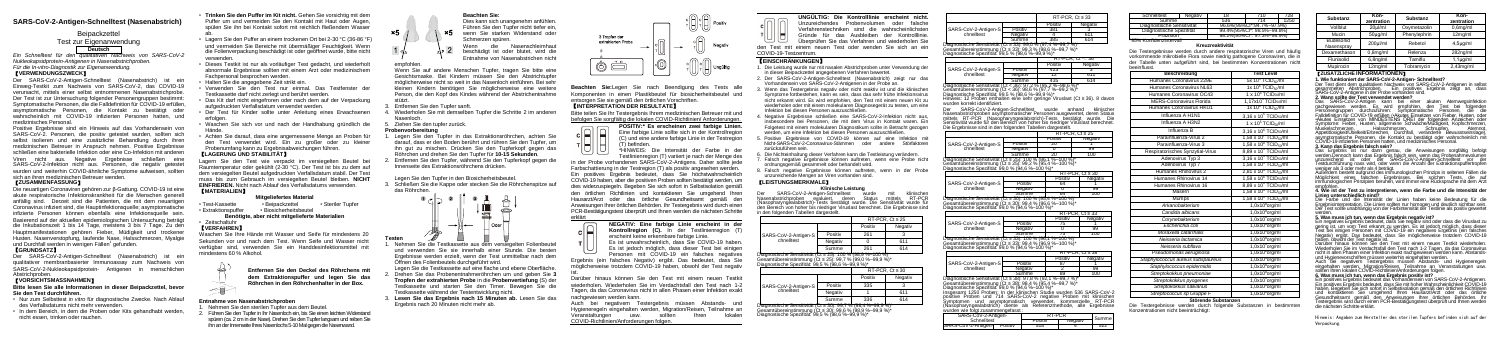# **Prueba rápida del antígeno del SARS-CoV-2 (Hisopo Nasal)**

# Prospecto del envase Para Autodiagnóstico **Español**

*Prueba rápida para la detección cualitativa de los antígenos de la proteína de la nucleocápside del SARS-CoV-2, que se encuentran presentes en una muestra de hisopo nasal.*

# *Para uso de diagnóstico in vitro de autodiagnóstico.*

# 【**USO PREVISTO**】

La prueba rápida de antígenos del SARS-CoV-2 (hisopo nasal) es un kit de prueba de un solo uso diseñado para detectar el SARS-CoV-2 que causa la COVID-19 con muestras de hisopo nasal recogidas por uno mismo. La prueba se ha diseñado para su uso en personas sintomáticas que cumplen con la definición de caso de COVID-19, en personas asintomáticas que han estado en contacto con casos confirmados de COVID-19 o casos probables y en trabajadores sanitarios de riesgo.

Los resultados corresponden a la detección de los antígenos de la proteína de la nucleocápside del SARS-CoV-2. El antígeno es generalmente detectable en las muestras de las vías respiratorias superiores durante la fase aguda de la infección. Los resultados positivos indican la presencia de antígenos virales, pero es necesaria la correlación clínica con la historia del paciente y otra información diagnóstica para determinar el estado de la infección.

Los resultados positivos indican la presencia del SARS-CoV-2. Las personas con resultados positivos deben autoaislarse y requieren atención adicional de su profesional de la salud. Los resultados positivos no descartan una infección bacteriana o una coinfección con otros virus. Los resultados negativos no excluyen la infección por el SARS-CoV-2. Las personas con resultados negativos que sigan experimentando síntomas similares a los de la COVID deben ser supervisados por parte de un profesional de la salud.

# 【**RESUMEN**】

Los nuevos coronavirus pertenecen al género β. COVID-19, una enfermedad infecciosa respiratoria aguda a la cual las personas son generalmente susceptibles.En la actualidad, los pacientes infectados por el nuevo coronavirus son la principal fuente de contagio; las personas infectadas asintomáticas también pueden ser una fuente infecciosa. Según la investigación epidemiológica actual, el periodo de incubación es de 1 a 14 días. La mayoría de  $\tilde{3}$  a 7 días.Las principales manifestaciones son fiebre, fatiga y tos seca. En unos pocos casos se observa congestión nasal, secreción nasal, dolor de garganta, mialgia y diarrea.<sup>1</sup>

# 【**DESCRIPCIÓN**】

La prueba rápida del antígeno del SARS-CoV-2 (hisopo nasal) es un inmunoensayo cualitativo basado en membrana para la detección de antígenos de la proteína de la nucleocápside del SARS-CoV-2 en muestras de hisopo humano.

# 【**PRECAUCIONES**】

- Saque el hisopo estéril de la bolsa.
- 2. Introduzca el hisopo en la fosa nasal hasta que sienta una ligera resistencia (aproximadamente 2 cm por encima de la nariz). Gire lentamente el hisopo, frotándolo a lo largo del interior de la fosa nasal de 5 a 10 veces contra la pared nasal.
	- **Nota:**
	- Esto puede llegar a ser incómodo. No x5 introduzca el hisopo a mayor profundidad si
	- siente una fuerte resistencia o dolor. Cuando la mucosa nasal está dañada o sangra,
	- no se recomienda recoger la muestra hisopo

# **Lea toda la información de este prospecto del envase antes de realizar la prueba.**

- Para uso de autodiagnóstico *in vitro*. No utilizar después de la fecha de caducidad.
- No coma, beba ni fume en la zona donde se manipulan las muestras o los kits.
- **No beba el tampón del kit.** Manipule con cuidado el tampón y evite que entre en contacto con la piel o los ojos; en caso de contacto, enjuague inmediatamente con abundante agua corriente.
- Almacenar en un lugar seco a 2-30 °C (36-86 °F) y evitar zonas con exceso de humedad. Si el envase de aluminio está dañado o ha sido abierto, no lo utilice.
- Este kit de prueba está destinado a ser utilizado sólo como una prueba preliminar y los resultados repetidamente anormales deben ser consultados con el médico o profesional médico.
- Respete estrictamente el tiempo indicado.
- Utilice la prueba solo una vez. No desmonte ni toque las ventanas del casete de la prueba.
- El kit no debe congelarse ni utilizarse después de la fecha de caducidad impresa en el envase.
- La prueba para niños debe estar bajo la supervisión de un adulto.
- Lávese bien las manos antes y después de la manipulación de la prueba.
- Asegúrese de que se utiliza una cantidad adecuada de muestras para la prueba. Una cantidad de muestra demasiado grande o demasiado pequeña puede provocar una variación de los resultados.

**Nota:** Una vez finalizada la prueba, cologue todos los componente en una bolsa de bioseguridad de plástico y deséchelos de acuerdo con la normativa local.

# 【**ALMACENAMIENTO Y CONSERVACIÓN**】

Almacenar tal y como se envasa en la bolsa sellada a temperatura ambiente o refrigerada (2-30 °C). La prueba se conserva hasta la fecha de caducidad impresa en la bolsa sellada. La prueba debe permanecer en la bolsa sellada hasta su uso. **NO CONGELAR.** No utilizar fuera de la fecha de caducidad.

# 【**MATERIALES**】

### **Material suministrado**

que usted tenga COVID-19 aunque la prueba sea negativa. Adicionalmente, puede repetir la prueba con un nuevo kit de prueba. En caso de sospecha, repita la prueba al cabo de uno o dos días, ya que el coronavirus no puede detectarse con precisión en todas las fases de una infección.

• Casete de prueba • Prospecto del envase • Hisopo estéril • Tampón de extracción • Bolsa de bioseguridad

**Materiales necesarios pero no proporcionados**

• Temporizador

# 【**PROCEDIMIENTO**】

Lávese las manos con agua y jabón durante al menos 20 segundos antes y después de la prueba. Si no se dispone de agua y jabón, utilizar desinfectante de manos con al menos un 60% de alcohol.

- **Retire la cubierta del tubo con tampón de extracción y coloque el tubo en el soporte de tubos de la caja.**
- **Recogida de muestras de hisopo nasal**

### nasal.

Sensibilidad diagnóstica (Ct ≤25): 100 % (98,9 % - 100 %)\* Concordancia general (Ct ≤25): 99,7 % (99,0 % - 99,9 %)\*  $E$ onosificidad de diagnóstico: 99,5 % (98,6 % - 99,9 %)

Utilice una mascarilla, si va a realizar la toma de muestras a otras personas. En el caso de los niños, es posible que no sea necesario introducir el hisopo tan profundamente en la fosa nasal. En el caso de los niños muy pequeños, es posible que necesite que otra persona sostenga la cabeza del niño mientras se realiza el hisopado.

> Sensibilidad diagnóstica (Ct ≤30): 99,7 % (98,4 % - 99,9 %)\* Concordancia general (Ct ≤30): 99,6 % (98,9 % - 99,9 %)\*  $\text{Example 1:}$  expectively de diagnóstico:  $90.5$  %  $(98,68)$   $(99,90)$

- 3. Retire el hisopo suavemente.
- 4. Con el mismo hisopo, repita el paso 2 en la otra fosa nasal. 5. Retire el hisopo.

# **Preparación de la muestra**

1. Coloque el hisopo en el tubo de extracción, asegúrese de que está tocando el fondo y agite el hisopo para que se mezcle bien. Presione la cabeza del hisopo contra el tubo y gírelo de **10-15** 

# **segundos**.

- 2. Retire el hisopo mientras aprieta la cabeza del hisopo contra el interior del tubo de extracción. Colóquelo en la bolsa de bioseguridad.
- 3. Cierre la tapa o colocar la punta del tubo en el tubo.



**Prueba**

1. Saque el casete de prueba de la bolsa de aluminio sellada y utilícelo antes de que transcurra una hora. Los mejores resultados se obtienen si la prueba se realiza inmediatamente después de abrir la bolsa de aluminio.

the control of the control of Prueba rápida del antígeno del SARS-CoV-2

Coloque el casete de prueba en una superficie plana y nivelada.

- 2. Invierta el tubo de extracción de la muestra y añada **3 gotas de la muestra extraída** al **pocillo de la muestra** (S) del casete de prueba y ponga en marcha el temporizador. No mueva el casete de prueba durante el revelado de la prueba.
- 3. **Lea el resultado a los 15 minutos.** No lea el resultado luego de transcurridos 20 minutos.



Concordancia general (Ct ≤38): 98,4 % (95,4 % - 99,7 %)\* Especificidad de diagnóstico: 99,0 % (94,6 % - 100 %)\* En total se utilizaron 1250 muestras: 536 muestras positivas para SARS-CoV-2 y 714 muestras negativas para SARS-CoV-2 con síntomas clínicos y asintomáticos en el estudio clínico, la RT-PCR (hisopo nasofaríngeo) comercial sirvió como método de referencia, todos los resultados se resumen a continuación :

# 【**LECTURA DE LOS RESULTADOS**】

Comparta el resultado de la prueba con su profesional de la salud y siga cuidadosamente las directrices/requisitos locales de COVID.

> **POSITIVO:\* Aparecen dos líneas de color.** Una línea de color debe estar en la región de control (C) y otra línea de color debe estar en la región de prueba

(T). \*NOTA: La intensidad del color en la región de la línea de prueba (T) variará en función de la cantidad

de antígeno SARS-CoV-2 presente en la muestra. Por lo tanto, cualquier tono de color en la región de la prueba (T) debe considerarse positivo.

Un resultado positivo significa que es muy probable que tenga COVID-19, pero las muestras positivas deben ser confirmadas para demostrarlo. Aíslese inmediatamente de acuerdo con las directrices locales y póngase en contacto inmediatamente con su médico de cabecera o con el departamento de salud local de acuerdo con las instrucciones de las autoridades locales. El resultado de su prueba se comprobará mediante una prueba de confirmación de la PCR y se le explicarán los siguientes pasos

∵I⊫⊟



color aparente en la región de la línea de prueba (T). Es poco probable que usted tenga COVID-19. Sin embargo, es posible que esta prueba dé un resultado negativo incorrecto (un falso negativo) en algunas personas con COVID-19. Esto significa que es posible

a prueba se utiliza para la detección cualitativa de antígenos de SARS-CoV-2 en muestras de hisopos recolectadas por ellos mismos. Un resultado positive indica la presencia de antígenos del SARS-CoV-2 en la

Incluso con un resultado negativo de la prueba, deben respetarse las normas de distancia e higiene, la migración/viaje, la asistencia a eventos, etc. deben seguir las directrices/requisitos locales de COVID.

**INVÁLIDO: La línea de control no aparece.** Un volumen de muestra insuficiente o unas técnicas de

# procedimiento incorrectas son las razones más probables del fracaso de la línea de control. Revise el procedimiento y repita la prueba con una nueva prueba o contacte con un centro de pruebas COVID-19.

【**LIMITACIONES**】

1. El rendimiento se evaluó únicamente con muestras de hisopos nasales, utilizando los procedimientos proporcionados en este prospecto del

- envase. 2. La prueba rápida del antígeno del SARS-CoV-2 (hisopo nasal) sólo indicará la presencia de antígenos del SARS-CoV-2 en la muestra.
- 3. Si el resultado de la prueba es negativo o no reactivo y los síntomas clínicos persisten, es porque puede no detectarse el virus de la infección muy temprana. Se recomienda volver a realizar la prueba con un nuevo kit o con un dispositivo de diagnóstico molecular para descartar la infección en estas personas.
- 4. Los resultados negativos no descartan la infección por el SARS-CoV-2, sobre todo en quienes han estado en contacto con el virus. Debe considerarse la posibilidad de realizar pruebas de seguimiento con un dispositivo de diagnóstico molecular para descartar la infección en estas personas.
- 5. Los resultados positivos de COVID-19 pueden deberse a la presencia de cepas de coronavirus no relacionadas con el SARS-CoV-2 o a otros factores de interferencia.
- 6. El incumplimiento de estos procedimientos puede alterar el rendimiento de la prueba.
- 7. Pueden producirse resultados falsos negativos si la muestra se recoge o manipula de forma incorrecta.
- 8. Pueden producirse resultados falsos negativos si hay niveles inadecuados de virus en la muestra.

# 【**CARACTERÍSTICAS DE RENDIMIENTO**】 **Rendimiento clínico**

La prueba rápida de antígenos del SARS-CoV-2 se evaluó con muestras de hisopos nasales clínicos cuyo estado se confirmó mediante RT-PCR (hisopo nasofaríngeo). La sensibilidad se calculó para la tasa de concentración vírica alta a baja. Los resultados se muestran en las siguientes tablas.

|                            |          | RT-PCR. Ct ≤25 |          |
|----------------------------|----------|----------------|----------|
|                            |          | Positivo       | Negativo |
| Prueba rápida del          | Positivo | 261            |          |
| antígeno del<br>SARS-CoV-2 | Negativo |                | 611      |
|                            | Total    | 261            | 614      |

|                            |          | RT-PCR, Ct ≤30 |          |
|----------------------------|----------|----------------|----------|
|                            |          | Positivo       | Negativo |
| Prueba rápida del          | Positivo | 335            |          |
| antígeno del<br>SARS-CoV-2 | Negativo |                | 611      |
|                            | Total    | 336            | 614      |

| 5011000000000100011050000.33.3 70130.0 70 - 33.3 701 | RT-PCR, Ct ≤33 |          |
|------------------------------------------------------|----------------|----------|
| Prueba rápida del                                    | Positivo       | Negativo |

antígeno del SARS-CoV-2

Sensibilidad diagnóstica cordancia general (C

| Positivo |  |
|----------|--|
| Negativo |  |
| htal     |  |

| Ct ≤33): 99.0 % (97.4 % - 99.7 %)*    |  |
|---------------------------------------|--|
| $\leq$ 33): 99.3 % (98.6 % - 99.7 %)* |  |
| $100 \times 90 = 96.00$ $(90.000)$    |  |

| ecificidad de diagnóstico: 99.5 % (98.6 % - 99.9 %)* |          | -----                |          |
|------------------------------------------------------|----------|----------------------|----------|
|                                                      |          | $RT-PCR$ . $Ct < 36$ |          |
|                                                      |          | Positivo             | Negativo |
| Prueba rápida del                                    | Positivo | 423                  |          |
| antígeno del<br>SARS-CoV-2                           | Negativo | 12                   | 611      |
|                                                      | Total    | 435                  | 614      |

specificidad de diagnós

Sensibilidad diagnóstica (Ct <36): 97,2 % (95,2 % - 98,6 %)\*

Concordancia general (Ct <36): 98,6 % (97,7 % - 99,2 %)\*

Especificidad de diagnóstico: 99,5 % (98,6 % - 99,9 %)\*

Nota: Hay 12 muestras con una concentración vírica muy baja (Ct ≥36); 8 de ellas se

identificaron correctamente.

La prueba rápida de antígenos del SARS-CoV-2 se evaluó con muestras de hisopos nasales clínicos de personas asintomáticas cuyo estado se confirmó mediante RT-PCR (hisopo nasofaríngeo). La sensibilidad se calculó para la tasa de concentración vírica alta a baja. Los resultados se muestran en las siguientes tablas.

Prueba rápida del antígeno del SARS-CoV-2

|                                                            |          | RT-PCR, Ct ≤25 |          |
|------------------------------------------------------------|----------|----------------|----------|
|                                                            |          | Positivo       | Negativo |
| Prueba rápida del                                          | Positivo | 20             |          |
| antígeno del<br>SARS-CoV-2                                 | Negativo |                | 99       |
|                                                            | Total    | 20             | 100      |
| lensihilidad diannóstica (Ct <25): 100 % (R6 1 % = 100 %)* |          |                |          |

Concordancia general (Ct ≤25): 99,2 % (95,4 % - 100 %)\*

| SUCU. 99.U 70 1 94.D 70 = 1 UU 70 1 |          |               |
|-------------------------------------|----------|---------------|
|                                     |          | RT-PCR. Ct≤30 |
|                                     | Positivo | Negativo      |
| Positivo                            | 64       |               |
| Negativo                            |          | 99            |
| Total                               | GЛ       |               |

Sensibilidad diagnóstica (Ct ≤30): 100 % (95,4 % - 100 %)\* Concordancia general (Ct ≤30): 99,4 % (96,6 % - 100 %)\* Especificidad de diagnóstico: 99,0 % (94,6 % - 100 %)\*

Prueba rápida del antígeno del

|              | २T-PCR. Ct ≤33       |     |
|--------------|----------------------|-----|
|              | Negativo<br>Positivo |     |
| Positivo     | 75                   |     |
| Negativo     |                      |     |
| <b>Fotal</b> | 75                   | 100 |

SARS-CoV-2 Concordancia general (Ct ≤33): 99,4 % (96,9 % - 100 %)\*

Sensibilidad diagnóstica (Ct ≤33): 100 % (96,1 % - 100 %)\*

Especificidad de diagnóstico: 99,0 % (94,6 % - 100 %)\*

Prueba rápida del antígeno del SARS-CoV-2

|          | RT-PCR. Ct≤38        |     |
|----------|----------------------|-----|
|          | Negativo<br>Positivo |     |
| Positivo | 87                   |     |
| Negativo |                      | дo  |
| Total    | 89                   | 100 |

Sensibilidad diagnóstica (Ct ≤38): 97,8 % (92,1 % - 99,7 %)\*

| Prueba rápida de antígenos del<br>SARS-CoV-2 |          | RT-PCR   |                            | Total |
|----------------------------------------------|----------|----------|----------------------------|-------|
|                                              |          | Positivo | Negativo                   |       |
| Prueba rápida de                             | Positivo | 518      |                            | 522   |
| antígenos del<br>SARS-CoV-2                  | Negativo | 18       | 710                        | 728   |
| Total                                        |          | 536      | 714                        | 1250  |
| Sensibilidad diagnósticat                    |          |          | 96.6%(95%Cl*:94.7%~97.9%)  |       |
| Especificidad de diagnóstico                 |          |          | 99.4%(95%Cl*: 98.5%~99.8%) |       |
| Precisión                                    |          |          | 98.2%(95%Cl*: 97.3%~98.9%) |       |
| *95% de intervalo de confianza               |          |          |                            |       |

**Reactividad cruzada**

Los resultados de la prueba no se verán afectados por otros virus respiratorios y la flora microbiana comúnmente encontrada, así como por los coronavirus de baja patogenicidad enumerados en la tabla siguiente en determinadas concentraciones.

| Descripción                       | Nivel de la prueba                            |
|-----------------------------------|-----------------------------------------------|
| Coronavirus humano 229E           | $5x 10^5$ TCID <sub>50</sub> /ml              |
| Coronavirus humano NL63           | 1x 10 <sup>6</sup> TCID <sub>50</sub> /ml     |
| Coronavirus humano OC43           | 1 x 10 <sup>6</sup> TCIDso/ml                 |
| Coronavirus MERS Florida          | 1,17x10 <sup>4</sup> TCID <sub>so</sub> /ml   |
| Coronavirus humano HKU1           | 1x 10° TCID <sub>50</sub> /ml                 |
| Gripe A H1N1                      | 3,16 x 10 <sup>5</sup> TCID <sub>50</sub> /ml |
| Gripe A H3N2                      | 1 x 10 <sup>5</sup> TCID <sub>50</sub> /ml    |
| Gripe B                           | 3,16 x 10 <sup>6</sup> TCID <sub>50</sub> /ml |
| Virus de la parainfluenza 2       | 1,58 x $10^7$ TCID <sub>sp</sub> /ml          |
| Virus de la parainfluenza 3       | $1,58 \times 10^8$ TCID <sub>50</sub> /ml     |
| Virus respiratorio sincitial      | 8,89 x 10 <sup>4</sup> TCID <sub>50</sub> /ml |
| Adenovirus tipe 3                 | 3,16 x 10 <sup>4</sup> TCID <sub>50</sub> /ml |
| Adenovirus tipe 7                 | 1,58 x $10^5$ TCID <sub>so</sub> /ml          |
| Rinovirus humano 2                | 2.81 x 10 <sup>4</sup> TCIDs/ml               |
| Rinovirus humano 14               | 1,58 x $10^6$ TCID <sub>so</sub> /ml          |
| Rinovirus humano 16               | 8,89 x 10 <sup>6</sup> TCID <sub>50</sub> /ml |
| Sarampión                         | 1,58 x $10^4$ TCID <sub>sp</sub> /ml          |
| Paperas                           | 1,58 x 10 <sup>4</sup> TCID <sub>50</sub> /ml |
| Arcanobacterium                   | $1,0x108$ org/ml                              |
| Candida albicans                  | $1.0x108$ or g/ml                             |
| Corvnebacterium                   | $1,0x108$ org/ml                              |
| Escherichia coli                  | $1,0x108$ org/ml                              |
| Moraxella catarrhalis             | $1,0x10^8$ org/ml                             |
| Neisseria lactamica               | $1,0x108$ org/ml                              |
| Neisseria subflava                | $1,0x10^8$ org/ml                             |
| Pseudomonas aeruginosa            | 1,0x10 <sup>8</sup> org/ml                    |
| Staphylococcus aureus subspaureus | $1,0x108$ org/ml                              |
| Staphylococcus epidermidis        | $1,0x108$ org/ml                              |
| Streptococcus pneumoniae          | $1,0x108$ org/ml                              |
| Streptococcus pyogenes            | $1,0x108$ org/ml                              |
| Streptococcus salivarius          | $1,0x108$ org/ml                              |
| Streptococcus sp grupo F          | $1,0x10^8$ org/ml                             |
|                                   |                                               |

#### **Sustancias que interfieren**

Los resultados de la prueba no se verán interferidos por las siguientes

sustancias a determinadas concentraciones:

| Concentración        | Sustancia     | Concentración    |
|----------------------|---------------|------------------|
| 20ul/ml              | Oximetazolina | 0.6 <sub>m</sub> |
| 50ug/ml              |               | 12mg/ml          |
| 200ul/ml             | Rebetol       | $4.5\muq/ml$     |
| 0.8 <sub>m</sub>     | Relenza       | 282na/ml         |
| 6.8ng/ml             | Tamiflu       | $1,1 \mu q/ml$   |
| 12 <sub>ma</sub> /ml | Tobramicina   | $2.43$ ma/ml     |
|                      |               | Fenilefrina      |

#### 【**INFORMACIÓN EXTRA**】

#### **1. Cómo funciona la prueba rápida del antígeno del SARS-CoV-2?**

# muestra. **2. Cuándo debe utilizarse la prueba?**

El antígeno del SARS-COV-2 se puede detectar en una infección respiratoria grave. Se recomienda realizar la prueba a personas sintomáticas que cumplen con la definición de caso de COVID-19 (•aparición repentina de fiebre, tos o •aparición repentina de TRES O MÁS de los siguientes signos y síntomas: fiebre, tos, debilidad general/fatiga, dolor de cabeza, mialgia, dolor de garganta, rinitis, disnea, anorexia/náuseas/vómitos, diarrea y alteraciones del estado mental), a personas asintomáticas que han estado en contacto con casos confirmados de COVID-19 o casos probables y a trabajadores sanitarios de riesgo. **3. El resultado puede ser incorrecto?** 

Los resultados son precisos siempre que se respeten las instrucciones.

No obstante, el resultado puede ser incorrecto si el volumen de la muestra es inadecuado o si la prueba rápida del antígeno del SARS-CoV-2 se moja antes de realizar la prueba, o si el número de gotas de tampón de extracción es inferior a 3 o superior a 4.

Además, debido a los principios inmunológicos implicados, existe la posibilidad de obtener resultados falsos en casos raros. Siempre se recomienda una consulta con el médico para estas pruebas basadas en principios inmunológicos.

#### **4. Cómo interpretar la prueba si el color y la intensidad de las líneas son diferentes?**

El color y la intensidad de las líneas no tienen importancia para la interpretación de los resultados. Las líneas sólo deben ser homogéneas claramente visibles. La prueba debe considerarse positiva sea cual sea la intensidad del color de la línea de la prueba.

#### **5. Qué tengo que hacer si el resultado es negativo?**

Un resultado negativo significa que es negativo o que la carga viral es demasiado baja para ser reconocida por la prueba. Sin embargo, es posible que esta prueba dé un resultado negativo incorrecto (un falso negativo) en algunas personas con COVID-19. Esto significa que es posible que usted tenga COVID-19 aunque la prueba sea negativa.

Adicionalmente, puede repetir la prueba con un nuevo kit de prueba. En caso de sospecha, repita la prueba al cabo de uno o dos días, ya que el coronavirus no puede detectarse con precisión en todas las fases de una infección. Hay que seguir respetando las normas de distancia e higiene.

Incluso con un resultado negativo de la prueba, deben respetarse las normas de distancia e higiene, la migración/viaje, la asistencia a eventos, etc. deben seguir las directrices/requisitos locales de COVID.

### **6. Qué tengo que hacer si el resultado es positivo?**

Un resultado positivo significa la presencia de antígenos del SARS-CoV-2. Un resultado positivo significa que es muy probable que tenga COVID-19. Póngase inmediatamente en autoaislamiento de acuerdo con las directrices locales y póngase inmediatamente en contacto con su médico de cabecera / médico o el departamento de salud local de acuerdo con las instrucciones de sus autoridades locales. El resultado de su prueba se comprobará mediante una prueba de confirmación de la PCR y se le explicarán los siguientes pasos.

Declaración: En el embalaje se incluye información sobre el fabricante del hisopo estéril.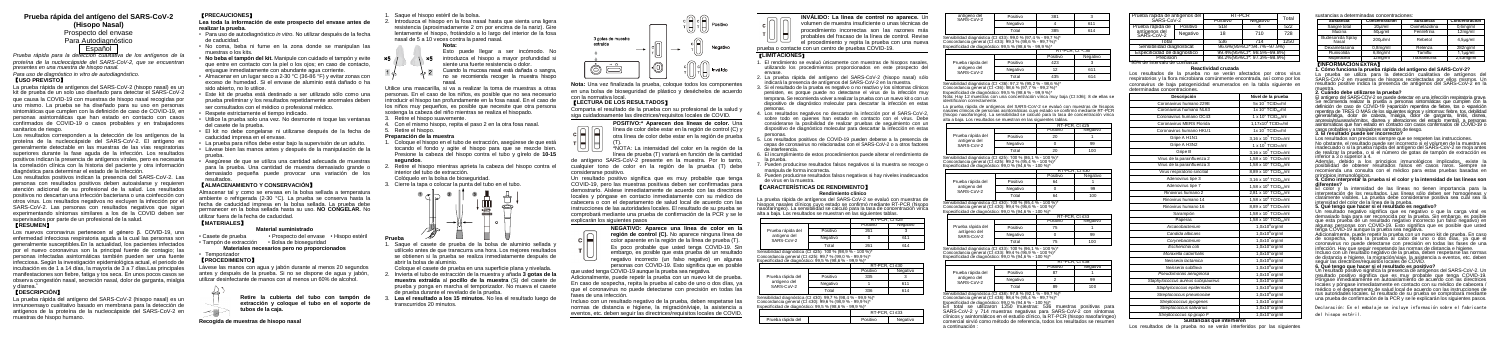# **Test Rapide de l'antigène SARS-CoV-2 (écouvillon nasal)**

Notice d'information Pour l'autodiagnostic Français

*Un test rapide pour la détection qualitative des antigènes de la protéine de la nucléocapside du SARS-CoV-2 présents dans un échantillon d'écouvillon nasal. Pour autodiagnostic in vitro.* 

### 【**USAGE PRÉVU**】

Le Test rapide de l'antigène SARS-CoV-2 (écouvillon nasal) est un kit de test à usage unique conçu pour détecter le SARS-CoV-2 qui provoque la COVID-19 sur un autoprélèvement effectué à l'aide d'un écouvillon nasal. Ce test est destiné aux personnes présentant les symptômes associés à la COVID-19 ainsi qu'aux personnes asymptomatiques qui sont cas contacts de personnes testées positives à la COVID-19 ou de cas probables ou bien professionnels de santé à risque.

Les nouveaux coronavirus appartiennent au genre β. Le COVID-19 est une maladie infectieuse respiratoire aiguë. Les gens sont généralement sensibles. Actuellement, les patients infectés par le nouveau coronavirus sont la principale source d'infection ; les personnes infectées asymptomatiques peuvent également être une source infectieuse. D'après l'enquête épidémiologique actuelle, la période d'incubation est de 1 à 14 jours, le plus souvent de 3 à 7 jours. Les principaux symptômes sont la fièvre, la fatigue et la toux sèche. La congestion nasale, l'écoulement nasal, les maux de gorge, la myalgie et la diarrhée sont retrouvés dans quelques cas<sup>1</sup>.

Les résultats concernent la détection des antigènes de la protéine de la nucléocapside du SARS-CoV-2. Un antigène est généralement détectable dans les échantillons des voies respiratoires supérieures pendant la phase aiguë de l'infection. Des résultats positifs indiquent la présence d'antigènes viraux, mais une corrélation clinique avec les antécédents du patient et d'autres informations diagnostiques est nécessaire pour déterminer le statut de l'infection.

Ils témoignent également de la présence du SARS-CoV-2. Les personnes dont le test est positif doivent s'auto-isoler et demander des soins supplémentaires à leur prestataire de soins. Des résultats positifs n'excluent pas une infection bactérienne ou une co-infection par d'autres virus. Des résultats négatifs n'excluent pas une infection par le SARS-CoV-2. Les personnes dont le test est négatif et qui continuent à ressentir des symptômes semblables à ceux du COVID doivent demander un suivi à leur prestataire de soins.

# 【**RÉSUMÉ**】

# 【**PRINCIPE**】

Le test rapide de dépistage de l'antigène du SARS-CoV-2 (écouvillon nasal) est un test immunologique qualitatif sur membrane pour la détection des antigènes de la protéine de la nucléocapside du SARS-CoV-2 dans un échantillon d'écouvillon humain.

# 【**PRÉCAUTIONS**】

**Veuillez lire toutes les informations contenues dans cette notice** 

#### **d'information avant de réaliser le test.**

- Pour autodiagnostic *in vitro* uniquement. Ne l'utilisez pas après la date d'expiration.
- Ne mangez pas, ne buvez pas et ne fumez pas dans la zone où les échantillons ou les kits sont manipulés.
- **Ne buvez pas le tampon contenu dans le kit.** Manipulez le tampon avec précaution et évitez tout contact avec la peau ou les yeux. En cas de contact, rincez immédiatement à l'eau courante. • Stockez dans un endroit sec à une température comprise entre 2 et 30 °C (36 à 86 °F), en évitant les zones d'humidité excessive. Si
- l'emballage en aluminium est endommagé ou a été ouvert, veuillez ne pas l'utiliser. • Ce kit de test est destiné à être utilisé comme un test préliminaire
- uniquement et les résultats anormaux répétés doivent être examinés par un médecin ou un professionnel de la santé.
- Respectez scrupuleusement le temps indiqué.
- N'utilisez le test qu'une seule fois. Ne démontez pas et ne touchez pas la fenêtre de test de la cassette de test.
- $\cdot$  Ne congelez pas le kit et ne l'utilisez pas après la date péremption imprimée sur l'emballage.
- Le test pour les enfants doit être sous la direction d'un adulte.
- Lavez-vous soigneusement les mains avant et après la manipulation.
- Veuillez vous assurer qu'une quantité appropriée d'échantillons est utilisée pour les tests. Une taille d'échantillon trop importante ou trop faible peut entraîner une déviation des résultats.

Placez la cassette de test sur une surface plane et horizontale 2. Retournez le tube d'extraction de l'échantillon, puis ajoutez **3 gouttes de l'échantillon extrait** dans le puits de **prélèvement(S)** de la cassette de test et démarrez le minuteur. Ne déplacez pas la cassette de test lors du développement du test. 3. **Lisez le résultat au bout de 15 minutes.** Ne lisez pas le résultat

# 【**STOCKAGE ET STABILITÉ**】

Un résultat positif signifie qu'il est très probable que vous soyez atteint de COVID-19, mais les échantillons positifs doivent être confirmés pour le refléter. Mettez-vous immédiatement en auto-isolement conformément aux directives locales et contactez immédiatement votre médecin généraliste/médecin ou le service de santé local conformément aux instructions de vos autorités locales. Le résultat de votre test sera vérifié par un test de confirmation PCR et les étapes suivantes vous seront expliquées.

Conservez le produit tel quel dans la pochette scellée à température ambiante ou au réfrigérateur (2 à 30 °C). Le test est stable jusqu'à la date d'expiration imprimée sur la pochette scellée. Le test doit rester dans la pochette scellée jusqu'à son utilisation. **NE LE CONGELEZ PAS.** Ne l'utilisez pas au-delà de la date d'expiration. 【**MATÉRIELS**】

# **Matériel fourni**

• Cassette de test • Notice d'information • Ecouvillon sterile • Tampon d'extraction • Sac de biosécurité

**Matériel requis mais non fourni**

# • Minuteur 【**PROCÉDURE**】

---

Lavez vos mains à l'eau et au savon pendant au moins 20 secondes avant et après le test. Si vous ne disposez pas d'eau et de savon, utilisez un désinfectant pour les mains contenant au moins 60 % d'alcool.

> **Retirez le couvercle du tube contenant le tampon d'extraction et placez le tube dans le porte-tube de la boîte.**

#### **Prélèvement d'échantillons par écouvillon nasal**

- 1. Retirez l'écouvillon stérile de la pochette.
- 2. Insérez l'écouvillon dans votre narine jusqu'à ce que vous sentiez

une légère résistance (environ 2 cm dans votre nez). Faites tourner lentement l'écouvillon en le frottant 5 à 10 fois contre la paroi nasale interne de votre narine.

#### **Remarque :**

- cela peut créer un certains inconfort. N'insérez pas l'écouvillon plus profondément si vous
- ressentez une forte résistance ou une douleur.
- Lorsque la muqueuse nasale est endommagée ou saigne, le prélèvement par écouvillon nasal n'est pas recommandé.

Si vous écouvillonnez d'autres personnes, veuillez porter un masque facial. Chez les enfants, vous n'aurez peut-être pas besoin d'insérer l'écouvillon aussi profondément dans la narine. Pour les très jeunes enfants, vous pouvez avoir besoin d'une autre personne pour tenir la tête de l'enfant lors de l'écouvillonnage. 3. Retirez délicatement l'écouvillon.

- 4. Répétez l'étape 2 dans l'autre narine en utilisant le même écouvillon.
- 5. Retirez l'écouvillon.

# **Préparation de l'échantillon**

- 1. Placez l'écouvillon dans le tube d'extraction et assurez-vous qu'il touche le fond, puis remuez l'écouvillon pour bien effectuer le mélange. Appuyez la tête de l'écouvillon contre le tube et faites tourner l'écouvillon pendant **10 à 15 secondes**.
- 2. Retirez l'écouvillon en pressant sa tête contre l'intérieur du tube d'extraction.
- Placez l'écouvillon dans le sac de biosécurité.
- 3. Fermez le bouchon ou placez l'embout du tube sur le tube.



**Essai**

1. Retirez la cassette de test de la pochette en aluminium scellée et utilisez-la dans l'heure qui suit. De meilleurs résultats seront obtenus si le test est effectué immédiatement après l'ouverture de la pochette en aluminium.

nsibilité diagnosti Concordance générale (valeur Ct ≤ 33) : 99,4 % (96,9 %- 100 %)\* Spécificité diagnostique : 99,0 % (94,6 %- 100 %)\*

après 20 minutes.



**Remarque :** Une fois le test terminé, placez tous les composants dans un sac de biosécurité en plastique et mettez-le au rebut conformément à la réglementation locale.

## 【**LECTURE DES RÉSULTATS**】

Veuillez partager le résultat de votre test avec votre prestataire de soins de santé et suivre attentivement les directives/exigences locales relatives au COVID.

**POSITIF:\* Deux lignes colorées apparaissent**. Une ligne colorée doit être dans la région de contrôle cl⊨ll⊨ (C) et une autre ligne colorée doit être dans la région  $de$  test (T).<br>\*REMAROUE \*REMARQUE : L'intensité de la couleur dans la

région de la ligne de test (T) varie en fonction de la quantité d'antigène du SARS-CoV-2 présente dans

l'échantillon. Ainsi, toute nuance de couleur dans la région de test (T) doit être considérée comme positive.

#### **NÉGATIF: Une ligne colorée apparaît dans la région de contrôle (C).** Aucune ligne colorée apparente n'apparaît dans la région de la ligne de test (T).

Il est peu probable que vous soyez atteint de COVID-19. Cependant, il est possible que ce test donne un résultat négatif incorrect (un faux négatif) chez certaines

personnes atteintes de COVID-19. Cela signifie que vous pouvez avoir le COVID-19 même si le test est négatif.

En outre, vous pouvez répéter le test avec un nouveau kit de test. En cas de suspicion, répétez le test après 1 à 2 jours, car le coronavirus ne peut être détecté avec précision dans toutes les phases d'une infection.

Les résultats sont précis dans la mesure où les instructions sont soigneusement respectées.

Même avec un résultat de test négatif, les règles de distanciation et d'hygiène doivent être respectées ; migration / les voyages, la participation à des événements, etc. doivent suivre les directives/exigences locales relatives au COVID.

Néanmoins, le résultat peut être incorrect si le volume d'échantillonnage es insuffisant ou si le test rapide de dépistage de l'antigène du SARS-CoV-2 est mouillé avant la réalisation du test, ou si le nombre de gouttes de tampon d'extraction est inférieur à 3 ou supérieur à 4.

**INVALIDE: La ligne de contrôle n'apparaît pas.** Un volume d'échantillon insuffisant ou des techniques procédurales incorrectes sont les raisons les plus . . . probables de la défaillance de la ligne de contrôle. Vérifiez la procédure et répétez le test avec un nouveau kit de test ou contactez un centre de test COVID-19.

# 【**LIMITES**】

- 1. Les performances n'ont été évaluées qu'avec des échantillons d'écouvillons nasaux, conformément aux procédures fournies dans cette notice d'information.
- 2. Le test rapide de dépistage de l'antigène du SARS-CoV-2 (écouvillon nasal) indique uniquement la présence des antigènes du SARS-CoV-2 dans l'échantillon.

3. Si le résultat du test est négatif ou non réactif et que les symptômes cliniques persistent, cela est dû au fait que le virus de l'infection très précoce peut ne pas être détecté. Par conséquent, il est recommandé de refaire un test avec un nouveau kit ou d'effectuer un test en utilisant un dispositif de diagnostic moléculaire pour exclure l'infection chez ces

> Plateforme du Ministère de la Santé: https://covid-19.sante.gouv.fr/tests Portail de déclaration des événements indésirables sur la santé

[https://signalement.social-sante.gouv.fr/psig\\_ihm\\_utilisateurs/index.html#/accueil](https://signalement.social-sante.gouv.fr/psig_ihm_utilisateurs/index.html#/accueil)

- personnes. 4. Des résultats négatifs n'excluent pas une infection par le SARS-CoV-2, en particulier chez les personnes qui ont été en contact avec le virus. Des tests de suivi avec un diagnostic moléculaire doivent être envisagés pour exclure une infection chez ces personnes.
- 5. Les résultats positifs de COVID-19 peuvent être attribuables à une infection par des souches de coronavirus non liées au SARS-CoV-2 ou à d'autres facteurs d'interférence.
- 6. Le non-respect de ces procédures peut affecter l'efficacité du test.
- 7. Des résultats faussement négatifs peuvent être obtenus si un échantillon est prélevé ou manipulé de manière incorrecte.
- 8. Des résultats faussement négatifs peuvent être obtenus si la quantité de virus présents dans l'échantillon est insuffisante.

#### 【**CARACTÉRISTIQUES DE PERFORMANCE**】 **Performance clinique**

Le Test rapide de l'antigène SARS-CoV-2 a été évalué à partir d'échantillons cliniques provenant de prélèvements nasaux par écouvillon, dont le statut a été confirmé par RT-PCR (écouvillon nasopharyngé). La sensibilité a été calculée de la charge virale élevée à la charge virale faible. Les résultats sont présentés dans les tableaux suivants.

|                              |         | $RT-PCR$ . valeur $Ct \leq 25$ |         |
|------------------------------|---------|--------------------------------|---------|
| Test rapide de<br>l'antigène |         | Positit                        | Négatif |
|                              | Positif |                                |         |
| SARS-CoV-2                   | Négatif |                                | 611     |
|                              | otal    | 761                            | 614     |

Sensibilité diagnostique (valeur Ct ≤ 25) : 100 % (98,9 %-100 %)\* Concordance générale (valeur Ct ≤ 25) : 99,7 % (99,0 %- 99,9 %)\* Spécificité diagnostique : 99,5 % (98,6 %- 99,9 %)\*

|                              |       | <b>IRT-PCR, valeur Ct ≤ 30</b> |         |
|------------------------------|-------|--------------------------------|---------|
| Test rapide de<br>l'antigène |       | Positif                        | Négatit |
|                              |       |                                |         |
| SARS-CoV-2                   |       |                                |         |
|                              | `otal | 336                            |         |

Sensibilité diagnostique (valeur Ct ≤ 30) : 99,7 % (98,4 %- 99,9 %)\* Concordance générale (valeur Ct ≤ 30) : 99,6 % (98,9 %- 99,9 %)\* Spécificité diagnostique : 99,5 % (98,6 %- 99,9 %)\*

|                |         | IRT-PCR. valeur Ct ≤ 33 |         |
|----------------|---------|-------------------------|---------|
| Test rapide de |         | Positif                 | Négatif |
| l'antigène     |         | 381                     |         |
| SARS-CoV-2     | Négatif |                         |         |
|                | otal    |                         |         |

Sensibilité diagnostique (valeur Ct ≤ 33) : 99,0 % (97,4 %- 99,7 %)\* Concordance générale (valeur Ct ≤ 33) : 99,3 % (98,6 %- 99,7 %)\* Spécificité diagnostique : 99,5 % (98,6 %- 99,9 %)\*

|                                                                      |         | $RT-PCR$ , valeur $Ct < 36$ |         |
|----------------------------------------------------------------------|---------|-----------------------------|---------|
| Test rapide de<br>l'antigène<br>SARS-CoV-2                           |         | Positif                     | Négatif |
|                                                                      | Positif | 423                         |         |
|                                                                      | Négatif |                             |         |
|                                                                      | Total   | 435                         | 614     |
| Sensibilité diagnostique (valeur Ct < 36) : 97,2 % (95,2 %- 98,6 %)* |         |                             |         |
| Concordance générale (valeur Ct < 36): 98,6 % (97,7 %- 99,2 %)*      |         |                             |         |

Spécificité diagnostique : 99,5 % (98,6 %- 99,9 %)\* Remarque : il y a 12 échantillons présentant une charge virale très faible (Ct ≥ 36) et 8 ont été correctement identifiés. Le Test rapide de l'antigène SARS-CoV-2 a été évalué à partir d'échantillons cliniques provenant de prélèvements nasaux par écouvillon effectués sur des personnes asymptomatiques, dont le statut a été confirmé par RT-PCR (écouvillon nasopharyngé). La sensibilité a été calculée de la charge virale élevée à la charge virale faible. Les résultats sont présentés dans les tableaux

suivants. Test rapide de

l'antigène SARS-CoV-2

|                                                                    |         | $R$ T-PCR, valeur Ct $\leq$ 25 |         |
|--------------------------------------------------------------------|---------|--------------------------------|---------|
|                                                                    |         | Positif                        | Négatif |
| Test rapide de<br>l'antigène                                       | Positif | 20                             |         |
| SARS-CoV-2                                                         | Négatif |                                | 99      |
|                                                                    | Total   | 20                             | 100     |
| Sensibilité diagnostique (valeur Ct ≤ 25) : 100 % (86,1 %- 100 %)* |         |                                |         |

Concordance générale (valeur Ct ≤ 25) : 99,2 % (95,4 %- 100 %)\*

Spécificité diagnostique : 99,0 % (94,6 %- 100 %)\*

|                                                                    |         | <b>IRT-PCR, valeur Ct ≤ 30</b> |         |
|--------------------------------------------------------------------|---------|--------------------------------|---------|
| Test rapide de                                                     |         | Positit                        | Négatif |
| l'antigène                                                         | Positif | 64                             |         |
| SARS-CoV-2                                                         | Négatif |                                | 99      |
|                                                                    | Total   |                                | 100     |
| Sensibilité diagnostique (valeur Ct ≤ 30) : 100 % (95.4 %- 100 %)* |         |                                |         |

Concordance générale (valeur Ct ≤ 30) : 99,4 % (96,6 %- 100 %)\* Spécificité diagnostique : 99,0 % (94,6 %- 100 %)\*

Test rapide de l'antigène SARS-CoV-2

|                         | $RT-PCR$ , valeur $Ct \leq 33$ |         |  |
|-------------------------|--------------------------------|---------|--|
|                         | Positit                        | Négatif |  |
| Positif                 |                                |         |  |
| Négatif                 |                                |         |  |
| Fotal                   |                                |         |  |
| ie (voleur $C_1 < 33$ ) |                                |         |  |

Test rapide de l'antigène SARS-CoV-2

|         | $RT-PCR$ . valeur Ct $\leq 38$ |         |
|---------|--------------------------------|---------|
|         | Positit                        | Négatif |
| Positif |                                |         |
| Négatif |                                |         |
| .ntal   | २व                             |         |

Sensibilité diagnostique (valeur Ct ≤ 38) : 97,8 % (92,1 %- 99,7 %)\* Concordance générale (valeur Ct ≤ 38) : 98,4 % (95,4 %- 99,7 %)\* Spécificité diagnostique : 99,0 % (94,6 %- 100 %)\* Au total 1250 échantillons : 536 échantillons positifs pour le SRAS-CoV-2 et 714 échantillons négatifs pour le SRAS-CoV-2 avec des symptômes cliniques et asymptomatiques ont été utilisés dans l'étude clinique, la RT-PCR (écouvillon nasopharyngé) commerciale a servi de méthode de référence, tous les résultats ont été résumés comme ci-dessous :

Test rapide de l'a  $SARS-C$ 

Test rapide de l'antigène SARS-CoV-2

| antigène<br>'-2 | RT-PCR  |         | Total |
|-----------------|---------|---------|-------|
|                 | Positif | Négatif |       |
| Positif         | 518     |         |       |
| Négatif         | 18      | 710     | 728   |

| Total                          | 536 | 714                         | 1250 |
|--------------------------------|-----|-----------------------------|------|
| Sensibilité diagnostique       |     | 96.6% (95%Cl*: 94.7%~97.9%) |      |
| Spécificité diagnostique       |     | 99.4% (95%Cl": 98.5%~99.8%) |      |
| Précision                      |     | 98.2% (95%Cl": 97.3%~98.9%) |      |
| "95 % Intervalle de confiance" |     |                             |      |

**Réactivité croisée**

Les résultats des tests ne seront pas affectés par d'autres virus respiratoires et la flore microbienne couramment rencontrée, ainsi que par les coronavirus faiblement pathogènes énumérés dans le tableau ci-dessous à certaines concentrations.

| <b>Description</b>                | Niveau de test                                |
|-----------------------------------|-----------------------------------------------|
| Coronavirus humain 229F           | 5 x 10 <sup>5</sup> TCIDso/ml                 |
| Coronavirus humain NL63           | 1 x 10 <sup>6</sup> TCID <sub>50</sub> /ml    |
| Coronavirus humain OC43           | 1 x 10 <sup>6</sup> TCID‰⁄ml                  |
| MERS coronavirus Florida          | 1,17 x 10 <sup>4</sup> TCID <sub>50</sub> /ml |
| Coronavirus humain HKU1           | 1 x 10 <sup>6</sup> TCID <sub>50</sub> /ml    |
| Grippe A H1N1                     | 3,16 x 10 <sup>5</sup> TCID <sub>50</sub> /ml |
| Grippe A H3N2                     | 1 x 10 <sup>5</sup> TCID <sub>50</sub> /ml    |
| Grippe B                          | 3.16 x 10 <sup>6</sup> TCIDso/ml              |
| Virus parainfluenza 2             | 1,58 x 10 $^7$ TCID <sub>so</sub> /ml         |
| Virus parainfluenza 3             | $1.58 \times 10^8$ TCIDso/ml                  |
| Virus respiratoire syncytial      | 8,89 x 10 <sup>4</sup> TCID <sub>50</sub> /ml |
| Adénovirus de type 3              | 3.16 x 10 <sup>4</sup> TCIDso/ml              |
| Adénovirus de type 7              | 1,58 x $10^5$ TCID <sub>50</sub> /ml          |
| Rhinovirus humain 2               | 2,81 x 10 <sup>4</sup> TCID <sub>50</sub> /ml |
| Rhinovirus humain 14              | 1,58 x $10^6$ TCID <sub>50</sub> /ml          |
| Rhinovirushumain 16               | 8,89 x 10 <sup>6</sup> TCID <sub>50</sub> /ml |
| Rougeole                          | 1,58 x $10^4$ TCID <sub>50</sub> /ml          |
| Oreillons                         | 1,58 x 10 <sup>4</sup> TCID <sub>50</sub> /ml |
| Arcanobactérie                    | $1.0 \times 10^8$ org/ml                      |
| Candida albicans                  | $1.0 \times 10^8$ org/ml                      |
| Corvnébactérie                    | $1.0 \times 10^8$ org/ml                      |
| Escherichia coli                  | $1.0 \times 10^8$ org/ml                      |
| Moraxella catarrhalis             | $1.0 \times 10^8$ org/ml                      |
| Neisseria lactamica               | $1,0 \times 10^8$ org/ml                      |
| Neisseria subflava                | $1.0 \times 10^8$ org/ml                      |
| Pseudomonas aeruginosa            | $1.0 \times 10^8$ org/ml                      |
| Staphylococcus aureus subspaureus | 1,0 $\times$ 10 $^8$ org/ml                   |
| Staphylococcus epidermidis        | $1.0 \times 10^8$ org/ml                      |
| Streptococcus pneumoniae          | $1,0 \times 10^8$ org/ml                      |
| Streptocoque pyogène              | $1.0 \times 10^8$ org/ml                      |
| Streptocoque salivaire            | $1.0 \times 10^8$ org/ml                      |
| Streptocoque sp groupe F          | $1.0 \times 10^8$ org/ml                      |

#### **Substances interférentes**

Les résultats des tests ne seront pas affectés par les substances suivantes à certaines concentrations :

| Con-     | Substance     | Con-<br>centration |
|----------|---------------|--------------------|
| 20 uVml  | Oxymétazoline | $0.6$ mg/ml        |
| 50 ug/ml | Phényléphrine | 12 mg/ml           |
|          | centration    |                    |

| Budesonide en<br>vaporisateur nasal | 200 ul/ml   | Rebetol     | $4.5 \mu g/ml$       |
|-------------------------------------|-------------|-------------|----------------------|
| Dexaméthasone                       | $0.8$ ma/ml | Relenza     | 282 ng/ml            |
| Flunisolide                         | $6.8$ ng/ml | Tamiflu     | $1.1 \text{ u}$ g/ml |
| Munirocine                          | 12 ma/ml    | Tobramycine | 2.43mg/ml            |
|                                     |             |             |                      |

#### 【**INFORMATIONS SUPPLÉMENTAIRES**】

**1. Comment fonctionne le test rapide de dépistage de l'antigène du SARS-CoV-2 ?** 

Le test est destiné à la détection qualitative des antigènes du SARS-CoV-2 dans des échantillons d'écouvillons prélevés personnellement. Un résultat positif indique la présence d'antigènes du SRAS-CoV-2 dans l'échantillon. **2. Quand le test doit-il être utilisé ?** 

L'antigène du SARS-CoV-2 peut être détecté lors d'une infection aiguë des voies respiratoires. Il est donc recommandé de réaliser ce test chez des personnes présentant les symptômes associés à la COVID-19 (•Apparition<br>brutale de fièvre, toux ; ou •Apparition brutale d'AU MOINS TROIS SYMPTÔMES de la liste suivante : fièvre, toux, fatigue/faiblesse générale, maux de tête, myalgie, mal de gorge, rhinite, dyspnée, anorexie/nausées/vomissements, diarrhée, altération de l'état mental), et de tester les personnes asymptomatiques qui sont cas contacts de personnes testées positives à la COVID-19 ou de cas probables ou bien professionnels

# de santé à risque. **3. Le résultat peut-il être incorrect ?**

En outre, en raison des principes immunologiques impliqués, il existe des risques de faux résultats dans de rares cas. Une consultation chez un médecin est toujours recommandée pour ces tests basés sur des principes immunologiques.

#### **4. Comment interpréter le test si la couleur et l'intensité des lignes sont différentes ?**

La couleur et l'intensité des lignes n'ont aucune importance dans l'interprétation des résultats. Les lignes ne doivent être qu'homogènes et clairement visibles. Le test doit être considéré comme positif, quelle que soit

# l'intensité de la couleur de la ligne de test. **5. Que dois-je faire si le résultat est négatif ?**

Un résultat négatif signifie que vous êtes négatif ou que la charge virale est trop faible pour être reconnue par le test. Cependant, il est possible que ce test donne un résultat négatif incorrect (un faux négatif) chez certaines<br>personnes atteintes de COVID-19. Cela signifie que vous pouvez avoir le COVID-19 même si le test est négatif.

En outre, vous pouvez répéter le test avec un nouveau kit de test. En cas de suspicion, répétez le test après 1 à 2 jours, car le coronavirus ne peut être détecté avec précision dans toutes les phases d'une infection. Les règles de distanciation et d'hygiène doivent néanmoins être respectées.

Même avec un résultat de test négatif, les règles de distanciation et d'hygiène doivent être respectées ; migration / les voyages, la participation à des événements, etc. doivent suivre les directives/exigences locales relatives au

# COVID. **6. Que dois-je faire si le résultat est positif ?**

Un résultat positif signifie la présence des antigènes du SARS-CoV-2. Un résultat positif signifie qu'il est très probable que vous soyez atteint de COVID-19. Mettez-vous immédiatement en auto-isolement conformément aux directives locales et contactez immédiatement votre médecin généraliste/médecin ou le service de santé local conformément aux instructions de vos autorités locales. Le résultat de votre test sera vérifié par un test de confirmation PCR et les étapes suivantes vous seront expliquées.

Déclaration: Des informations sur le fabricant de l'écouvillon stérile sont placées sur l'emballage.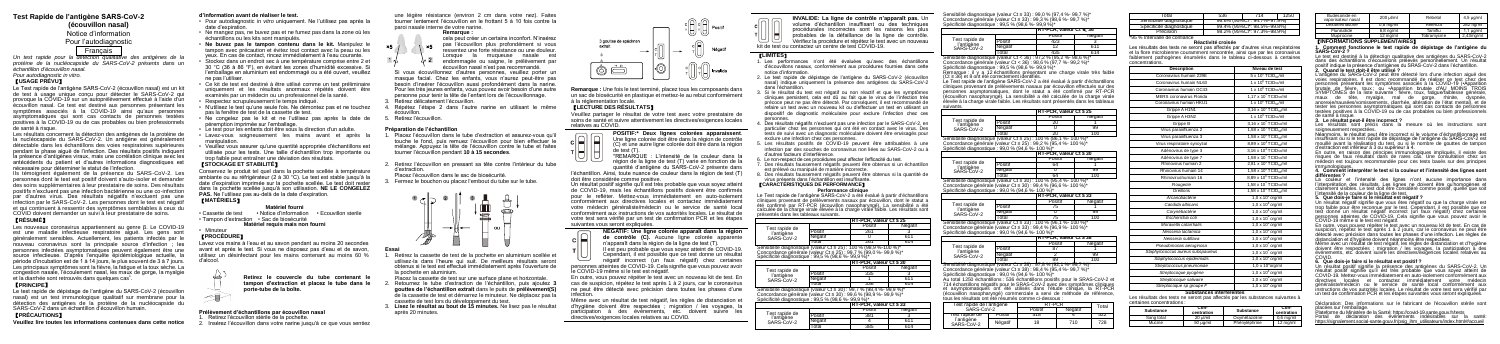# **Test Rapido per l'antigene SARS-CoV-2 (Tampone Nasale)**

Foglietto illustrativo

### Per auto-test **Italiano**

*Test rapido per la rilevazione qualitativa degli antigeni della Proteina Nucleocapside della SARS-CoV-2 presenti nei campioni di tampone nasale.*

# *Solo per uso auto-diagnostico in vitro.*

# 【**USO PREVISTO**】

Il Test rapido per l'antigene SARS-CoV-2 (Tampone nasale) è un kit di test monouso destinato a rilevare il SARS-CoV-2 che causa il COVID-19 in campioni auto-prelevati su tampone nasale. Il test è destinato all'uso in soggetti sintomatici che soddisfano la definizione dei casi per il COVID-19 nonché in soggetti asintomatici, limitatamente ai contatti di casi confermati o probabili di COVID-19 e agli operatori sanitari a rischio.

Il nuovo coronavirus appartiene al genere β. Il COVID-19 è una malattia infettiva respiratoria acuta. Le persone sono generalmente sensibili. Al momento, i pazienti infettati dal nuovo coronavirus sono la maggior fonte di infezione; anche le persone infette asintomatiche possono essere fonte di infezione. Sulla base delle indagini epidemiologiche attuali, il periodo di incubazione va da 1 a 14 giorni nella maggior parte dei casi da 3 a 7 giorni. Le manifestazioni principali includono febbre, stanchezza e tosse secca. Congestione nasale, naso che cola, mal di gola, mialgia e diarrea sono presenti in un numero limitato di casi<sup>1</sup>.

I risultati sono per il rilevamento degli Antigeni della proteina Nucleocapside di SARS-CoV-2. Un antigene è generalmente rilevabile nei campioni delle vie respiratorie superiori durante la fase acuta dell'infezione. I risultati positivi indicano la presenza di antigeni virali, ma è necessaria una correlazione clinica con la storia del paziente e altre informazioni diagnostiche per determinare lo stato dell'infezione. I risultati positivi sono indicativi della presenza di SARS-CoV-2. Gli individui che risultano positivi al test dovrebbero auto-isolarsi e cercare ulteriori cure dal proprio operatore sanitario. I risultati positivi non escludono l'infezione batterica o la coinfezione con altri virus. I risultati negativi non escludono l'infezione da SARS-CoV-2. Gli individui che risultano negativi al test e che continuano a manifestare sintomi simili a quelli dell COVID dovrebbero rivolgersi al proprio operatore sanitario.

# 【**SOMMARIO**】

# 【**PRINCIPIO**】

Il Test Rapido di Rilevazione Antigeni (Tampone Nasale) per SARS-CoV-2 è un test immunologico qualitativo su membrana per rilevazione degli antigeni della proteina nucleocapside di SARS-CoV-2 in campioni di tampone umano.

- . Rimuovere il tampone sterile dalla busta.
- 2. Inserire il tampone nella narice fino a sentire una leggera resistenza (circa 2 cm su per il naso). Ruotare lentamente il tampone, strofinandolo lungo l'interno della narice per 5-10 volte

# 【**PRECAUZIONI**】

**Si prega di leggere tutte le informazioni contenute in questo foglietto illustrativo prima di eseguire il test.**

- 1. Rimuovere la cassetta di prova dalla busta di alluminio sigillata e utilizzarlo entro un'ora. I migliori risultati si ottengono se il test viene eseguito immediatamente dopo l'apertura della busta di alluminio. Posizionare la cassetta di prova su una superficie piana.
- 2. Invertire la provetta di estrazione del campione e aggiungere **3 gocce del campione estratto** al **pozzetto (S)** della cassetta di prova e avviare il timer. Non spostare la cassetta di prova durante lo sviluppo del test.
- Leggere il risultato a 15 minuti. Non leggere il risultato dopo 20

al⊟lal⊟l

- 리디 카나!

Positivo

- Per autotest solo per uso auto-diagnostico *in vitro*. Non utilizzare dopo la data di scadenza.
- Non mangiare, bere o fumare nell'area in cui si manipolano i campioni o i kit.
- **Non bere il liquido del tampone contenuto nel kit.** Maneggiare con cura il tampone ed evitare che venga a contatto con la pelle o gli occhi, sciacquare immediatamente con abbondante acqua corrente in caso di contatto.
- Conservare in un luogo asciutto a 2-30° C (36-86° F), evitando zone di umidità eccessiva. Si prega di non utilizzare se la confezione di alluminio è danneggiata o è stata aperta.
- Questo kit per il test deve essere usato solo come test preliminare e i risultati ripetutamente anormali devono essere discussi con un medico o un professionista medico.
- Seguire rigorosamente il tempo indicato.
- Utilizzare il test una sola volta. Non smontare e toccare la finestra del test della cassetta di prova.
- Il kit non deve essere congelato o utilizzato dopo la data di scadenza stampata sulla confezione.
- Il test per i bambini dovrebbe essere sotto la guida di un adulto.
- Lavare accuratamente le mani prima e dopo la manipolazione.
- Si prega di assicurarsi che venga utilizzata una quantità adeguata di campioni per il test. Troppo o troppo poco campione può portare alla deviazione dei risultati.

# 【**CONSERVAZIONE E STABILITÀ]**

Conservare come confezionato nella busta sigillata a temperatura ambiente o refrigerata (2-30° C). Il test è stabile fino alla data di scadenza stampata sulla busta sigillata. Il test deve rimanere nella busta sigillata fino all'utilizzo. **NON CONGELARE.** Non utilizzare oltre la data di scadenza.

> negativo) in alcune persone con COVID-19. Ciò significa che si potrebbe aver contratto il COVID-19 anche se il test ha dato un

# 【**MATERIALI**】

## **Materiale fornito**

• Cassetta di prova • Foglietto illustrativo • Tampone sterile • Tampone di estrazione • Sacca di biosicurezza **Materiali richiesti ma non forniti**

• Timer

# 【**PROCEDURA**】

Lavarsi le mani con acqua e sapone per almeno 20 secondi prima e dopo il test. Se acqua e sapone non sono disponibili, usare un disinfettante per le mani con almeno il 60% di alcol.

**Rimuovere il coperchio della provetta con il tampone di estrazione e mettere la provetta nel portaprovetta nella scatola.** 

**Raccolta del campione di tampone nasale**



### **Nota:**

- Questo può risultare fastidioso. Non inserire  $\times 5$ tampone più a fondo se si avverte una forte resistenza o dolore.
	- Quando la mucosa nasale è danneggiata o sanguinante, la raccolta del tampone
- nasale non è consigliata
- Se si stanno raccogliendo tamponi da altri, si prega di indossare una maschera facciale. Con i bambini, può non essere necessario inserire il tampone così a fondo nella narice. Per i bambini molto piccoli, può essere necessaria un'altra persona che tenga ferma la testa del bambino durante il prelievo del tampone.
- 3. Rimuovere delicatamente il tampone.
- 4. Usando lo stesso tampone, ripetere il passo 2 nell'altra narice. 5. Ritirare il tampone.

# **Preparazione del campione**

- 1. Mettere il tampone nella provetta di estrazione, assicurarsi che tocchi il fondo e agitare il tampone per mescolarlo bene. Premere la testa del tampone contro la provetta e ruotare il tampone per **10-15 secondi**.
- 2. Rimuovere il tampone premendo la testa del tampone contro l'interno della provetta di estrazione.
- Mettere il tampone nel sacchetto di biosicurezza. 3. Chiudere il tappo oppure inserire la punta del tubo sul tubo.
- 



**Test**

minuti.



seguito :<br>Test rapido per l'antigene  $SAPS-C<sub>0</sub>$ Test rapido per l' antigene SARS-CoV-2

# 【**LETTURA DEI RISULTATI**】

Si prega di condividere il risultato del test con il proprio operatore sanitario e di seguire attentamente le linee guida/requisiti COVID locali.



**POSITIVO: \*Appaiono due linee colorate.** Una linea colorata dovrebbe comparire nella zona di controllo (C) e un'altra linea colorata dovrebbe

comparire nella regione test (T). \*NOTA: l'intensità del colore nella regione della

linea del test (T) varia a seconda del numero di



antigeni SARS-CoV-2 presenti nel campione. Quindi la presenza di una qualsiasi sfumatura di colore nella regione di test (T) deve essere interpretata come un risultato POSITIVO.

Un risultato positivo significa che è molto probabile che la persona sia contagiata da COVID-19, i campioni positivi devono essere confermati. Mettersi immediatamente in auto-isolamento secondo quanto prescritto dai regolamenti locali e contattare il proprio medico curante o il distretto di assistenza sanitaria secondo le istruzioni delle autorità locali. Il test sarà verificato tramite un test molecolare (PCR) di conferma e saranno fornite le istruzioni sui passi seguenti.





**NEGATIVO: compare una sola linea colorata nella regione di controllo (C)** Nessuna linea colorata compare nella regione della linea del test (T).

È improbabile che tu abbia COVID-19. E' tuttavia possibile che questo test dia un risultato errato (un falso

risultato negativo. Inoltre, è possibile ripetere il test con un nuovo kit. In caso di sospetto, ripetere il test dopo 1-2 giorni, poiché il coronavirus non può essere determinato in tutte le fasi dell'infezione.

I risultati sono accurati nella misura in cui le istruzioni sono attentamente ricnattate

Tuttavia, il risultato può essere errato se il volume del campione è insufficiente o se il Test Rapido di Rilevazione Antigeni per SARS-CoV-2 si bagna prima dell'esecuzione del test, o se il numero di gocce del tampone di estrazione è inferiore a 3 o superiore a 4 gocce.

Anche con un risultato negativo, le regole di distanziamento ed igiene devono continuare ad essere osservate! migrazione/viaggi, partecipazione a eventi e così via dovrebbero seguire le linee guida/requisiti COVID locali.

# **INVALIDO: La linea di controllo non appare.** Un volume insufficiente di campione o tecniche

procedura scorretta sono le più probabili cause della mancanza della linea di controllo. Rivedere la procedura e ripetere il test con un nuovo kit o contattare il proprio

medico curante o un centro per la diagnosi del COVID-19.

# 【**LIMITAZIONI**】

- 1. Le prestazioni sono state valutate solo con campioni di tampone nasale, utilizzando le procedure fornite in questo foglietto illustrativo.
- 2. Il Test Rapido di Rilevazione Antigeni (Tampone Nasale) per SARS-CoV-2 indicherà solo la presenza di antigeni SARS-CoV-2 nel campione.
- 3. Se il risultato del test è negativo o non reattivo e i sintomi clinici persistono, è perché il virus dell'infezione molto precoce potrebbe non essere rilevato, si raccomanda di eseguire nuovamente il test con un nuovo kit o il test con un dispositivo diagnostico molecolare per escludere l'infezione in questi individui.
- 4. Risultati negativi non escludono l'infezione da SARS-CoV-2, in particolare in coloro che sono stati in contatto con il virus. I test di controllo con una diagnostica molecolare dovrebbero essere presi in considerazione per escludere l'infezione in questi individui.
- 5. I risultati positivi da COVID-19 possono essere dovuti all'infezione con ceppi di coronavirus non SARS-CoV-2 o ad altri fattori di interferenza.
- 6. Il mancato rispetto di queste procedure può alterare le prestazioni del test. 7. Risultati falsi negativi possono verificarsi se un campione è raccolto o gestito in modo improprio.
- 8. Risultati falsi negativi possono verificarsi se sono presenti livelli insufficienti di virus nel campione.

# 【**CARATTERISTICHE DELLE PRESTAZIONI**】

**Prestazioni cliniche** Il Test rapido per l'antigene SARS-CoV-2 è stato valutato con campioni clinici su tampone nasale il cui stato è stato confermato mediante RT-PCR (tampone nasofaringeo). La sensibilità è stata calcolata per il range da carica virale alta a bassa. I risultati sono presentati nelle tabelle seguenti.

|                                                       |          |          | RT-PCR. Ct≤25 |
|-------------------------------------------------------|----------|----------|---------------|
|                                                       |          | Positivo | Negativo      |
| Test rapido per l'<br>antigene SARS-CoV-2             | Positivo | 261      |               |
|                                                       | Negativo |          | 611           |
|                                                       | Totale   | 261      | 614           |
| Sensibilità diagnostica (Cts25): 100% (98.9%-100%)*   |          |          |               |
| Concordanza complessiva (Ct≤25): 99.7% (99.0%-99.9%)* |          |          |               |
| Specificità diagnostica: 99.5% (98.6%-99.9%)*         |          |          |               |

|                     |          |          | RT-PCR. Ct≤30 |
|---------------------|----------|----------|---------------|
|                     |          | Positivo | Negativo      |
| Test rapido per l'  | Positivo | 335      |               |
| antigene SARS-CoV-2 | Negativo |          | 611           |
|                     | Totale   | 336      | 614           |

Sensibilità diagnostica (Ct≤30): 99,7% (98,4%–99,9%)\* Concordanza complessiva (Ct≤30): 99,6% (98,9%–99,9%)\* Specificità diagnostica: 99,5% (98,6%–99,9%)\*

|                     |          |          | RT-PCR, Ct≤33 |
|---------------------|----------|----------|---------------|
|                     |          | Positivo | Negativo      |
| Test rapido per l'  | Positivo | 381      |               |
| antigene SARS-CoV-2 | Negativo |          | 611           |
|                     | Totale   | 385      | 614           |

Sensibilità diagnostica (Ct≤33): 99,0% (97,4%–99,7%)\*

Concordanza complessiva (Ct≤33): 99,3% (98,6%–99,7%)\* Specificità diagnostica: 99,5% (98,6%–99,9%)\*

|                                                       |          |          | RT-PCR. Ct<36 |
|-------------------------------------------------------|----------|----------|---------------|
|                                                       |          | Positivo | Negativo      |
| Test rapido per l'                                    | Positivo | 423      |               |
| antigene SARS-CoV-2                                   | Negativo | 12       | 611           |
|                                                       | Totale   | 435      | 614           |
| Sensibilità diagnostica (Ct<36): 97.2% (95.2%-98.6%)* |          |          |               |

Concordanza complessiva (Ct<36): 98,6% (97,7%–99,2%)\*

Specificità diagnostica: 99,5% (98,6%–99,9%)\*

Nota: ci sono 12 campioni con carica virale molto bassa (Ct≥36), di cui 8 sono stati

identificati correttamente.

and the

Il Test rapido per l'antigene SARS-CoV-2 è stato valutato con campioni clinici su tampone nasale prelevati da soggetti asintomatici il cui stato è stato confermato mediante RT-PCR (tampone nasofaringeo). La sensibilità è stata calcolata per il range da carica virale alta a bassa. I risultati sono presentati nelle tabelle seguenti.

Test rapido per l' antigene SARS-CoV-2

|                     |          | RT-PCR. Ct≤25 |
|---------------------|----------|---------------|
|                     | Positivo | Negativo      |
| Positivo            | 20       |               |
| Negativo            |          | 99            |
| Totale              | 20       | 100           |
| 99,0% (94,6%-100%)* |          | RT-PCR. Ct≤30 |
|                     | Positivo | Negativo      |
| Positivo            | 64       |               |
| Negativo            |          | 99            |
| Totale              | 64       | 100           |

Test rapido per l' antigene SARS-CoV-2

Sensibilità diagnostica (Ct≤30): 100% (95,4%–100%)\*

Concordanza complessiva (Ct≤30): 99,4% (96,6%–100%)\*

Specificità diagnostica: 99,0% (94,6%–100%)\*

|                                                     |          |          | RT-PCR, Ct≤33 |
|-----------------------------------------------------|----------|----------|---------------|
|                                                     |          | Positivo | Negativo      |
| Test rapido per l'                                  | Positivo | 75       |               |
| antigene SARS-CoV-2                                 | Negativo |          | 99            |
|                                                     | Totale   | 75       | 100           |
| Sensibilità diagnostica (Ct≤33): 100% (96,1%-100%)* |          |          |               |

Cordanza complessiva (Ct≤33): 99,4% (96,9%–100%)\*

Specificità diagnostica: 99,0% (94,6%–100%)\*

Test rapido per l' antigene SARS-CoV-2

sibilità diagnostica ( cordanza compless specificità diagnostica:

|          | RT-PCR. Ct≤38        |    |  |  |
|----------|----------------------|----|--|--|
|          | Positivo<br>Negativo |    |  |  |
| Positivo |                      |    |  |  |
| Negativo |                      |    |  |  |
| `otale   | ٩g                   | 00 |  |  |

Sensibilità diagnostica (Ct≤38): 97,8% (92,1%–99,7%)\*

Concordanza complessiva (Ct≤38): 98,4% (95,4%–99,7%)\*

Specificità diagnostica: 99,0% (94,6%–100%)\*

In totale 1250 campioni: nello studio clinico sono stati utilizzati 536 campioni positivi per SARS-CoV-2 e 714 campioni negativi per SARS-CoV-2 con sintomi clinici e asintomatici, la RT-PCR (tampone nasofaringeo) commerciale è servita come metodo di riferimento, tutti i risultati sono stati riassunti come di

| p per l' | antigene | RT-PCR               |     | Totale |
|----------|----------|----------------------|-----|--------|
| RS-CoV-2 |          | Negativo<br>Positivo |     |        |
| er l     | Positivo | 518                  |     | 522    |
| $V-2$    | Negativo | 18                   | 710 | 728    |
| Totale   |          | 536                  | 714 | 1250   |

| Sensibilità diagnostica          | 96.6% (95%Cl*: 94.7%~97.9%) |
|----------------------------------|-----------------------------|
| Specificità diagnostica          | 99.4% (95%Cl*: 98.5%~99.8%) |
| Precisione                       | 98.2% (95%Cl*: 97.3%~98.9%) |
| *Intervallo di confidenza al 95% |                             |

#### **Reattività crociata**

I risultati del test non saranno influenzati da altri virus respiratori e dalla flora microbica comunemente incontrata e dai coronavirus a bassa patogenicità elencati nella tabella sottostante a determinate concentrazioni.

| Descrizione                   | Livello di prova                              |
|-------------------------------|-----------------------------------------------|
| Coronavirus umano 229E        | 5x 10 <sup>5</sup> TCID <sub>50</sub> /ml     |
| Coronavirus umano NL63        | 1x 10 <sup>6</sup> TCID <sub>50</sub> /ml     |
| Coronavirus umano OC43        | 1 x 10 <sup>6</sup> TCID <sub>50</sub> /ml    |
| Coronavirus MERS Florida      | 1,17x10 <sup>4</sup> TCID <sub>so</sub> /ml   |
| Coronavirus umano HKU1        | 1x 10 $^6$ TCID <sub>50</sub> /ml             |
| Influenza A H1N1              | 3,16 x 10 <sup>5</sup> TCID <sub>50</sub> /ml |
| Influenza A H3N2              | 1 x 10 <sup>5</sup> TCIDs/ml                  |
| Influenza B                   | $3,16 \times 10^6$ TCID <sub>50</sub> /ml     |
| Virus parainfluenzale 2       | 1,58 x 10 <sup>7</sup> TCID <sub>50</sub> /ml |
| Virus parainfluenzale 3       | 1.58 x 10 <sup>8</sup> TCIDso/ml              |
| Virus respiratorio sinciziale | 8,89 x 10 <sup>4</sup> TCID <sub>50</sub> /ml |
| Adenovirus di tipo 3          | 3,16 x 10 <sup>4</sup> TCID <sub>50</sub> /ml |
| Adenovirus di tipo 7          | 1.58 x 10 <sup>5</sup> TCIDso/ml              |
| Rinovirus umano 2             | 2,81 x 10 <sup>4</sup> TCID <sub>50</sub> /ml |
| Rinovirus umano 14            | $1,58 \times 10^6$ TCID <sub>50</sub> /ml     |
| Rinovirus umano 16            | 8,89 x $10^6$ TCID <sub>50</sub> /ml          |
| Morbillo                      | 1,58 x 10 <sup>4</sup> TCID <sub>50</sub> /ml |
| Parotite                      | 1,58 x 10 <sup>4</sup> TCID <sub>50</sub> /ml |
| Arcanobacterium               | $1,0x10^8$ org/ml                             |
| Candida albicans              | $1,0x108$ or g/ml                             |
| Corinebatterio                | $1,0x10^8$ org/ml                             |
| Escherichia coli              | $1,0x108$ or g/ml                             |
| Moraxella catarrhalis         | $1.0x108$ org/ml                              |
| Neisseria lactamica           | $1,0x108$ or g/ml                             |
| Sotto flava di Neisseria      | $1,0x108$ or g/ml                             |
| Pseudomonas aeruginosa        | $1,0x108$ org/ml                              |
| Stafilococco aureo subspaureo | $1,0x108$ org/ml                              |
| Stafilococco della cute       | $1.0x108$ org/ml                              |
| Pneumococco                   | $1,0x108$ org/ml                              |
| Streptococco Beta Emolitico   | $1,0x10^8$ org/ml                             |
| Streptococco salivarius       | $1,0x10^8$ org/ml                             |
| Streptococco sp gruppo F      | 1,0x10 <sup>8</sup> org/ml                    |

I risultati del test non saranno alterati dalle seguenti sostanze a determinate concentrazioni:

| Sostanza         | Concentrazione | Sostanza       | Concentrazione |
|------------------|----------------|----------------|----------------|
| Sangue Intero    | 20ul/ml        | Ossimetazolina | $0.6$ ma/ml    |
| Mucina           | 50ug/ml        | Fenilefrina    | 12mg/ml        |
| Budesonide spray | 200ul/ml       | Ribavirina     | $4.5\mu$ g/ml  |
|                  |                |                |                |

| nasale           |                  |             |               |
|------------------|------------------|-------------|---------------|
| Desametasone     | 0.8 <sub>m</sub> | Relenza     | 282ng/ml      |
| Flunisolide      | 6.8ng/ml         | Tamiflu     | $1.1\mu q/ml$ |
| Mupirocina       | 12mg/ml          | Tobramicina | $2.43$ ma/ml  |
| ------<br>------ |                  |             |               |

# 【**INFORMAZIONI SUPPLEMENTARI**】

#### **1. Come funziona il Test Rapido di Rilevazione Antigeni per SARS-CoV-2?**

Il test è per l'individuazione qualitativa degli antigeni di SARS-CoV-2 in campioni raccolti autonomamente. Un risultato positivo indica la presenza di antigeni di SARS-CoV-2 nel campione.

#### **2. Quando si dovrebbe usare il test?**

L'antigene SARS-CoV-2 può essere rilevato nelle infezioni acute del tratto respiratorio; si raccomanda di eseguire il test in soggetti sintomatici che soddisfano la definizione dei casi per il COVID-19 (·Insorgenza acuta di febbre tosse; o •Insorgenza acuta di TRE O PIÙ dei seguenti segni o sintomi: febbre, tosse, debolezza/stanchezza generalizzata, cefalea, mialgia, mal di gola, coriza, dispnea, anoressia/nausea/vomito, diarrea, stato mentale alterato) e di sottoporre a test individui asintomatici limitatamente ai contatti di casi confermati o probabili di COVID-19 e agli operatori sanitari a rischio.

### **3. Il risultato può essere sbagliato?**

Inoltre, a causa dei principi immunologici coinvolti, esistono le possibilità di falsi risultati in rari casi. Una consultazione con il medico è sempre consigliata per questi test basati su principi immunologici.

#### **4. Come devo interpretare il test se le due linee sono di colore e intensità diverse?**

Il colore e l'intensità delle linee non sono importanti per l'interpretazione del risultato Il test deve essere considerato positivo, qualunque sia il colore o l'intensità della linea del test.

### **5. Cosa devo fare se il risultato del test è negativo?**

Un risultato negativo significa essere negativi oppure che la carica virale è troppo bassa per essere individuata dal test. E' tuttavia possibile che questo test dia un risultato errato (un falso negativo) in alcune persone con COVID-19. Ciò significa che potreste avere il COVID-19 anche se il test ha dato un risultato negativo.

Inoltre, è possibile ripetere il test con un nuovo kit. In caso di sospetto, ripetere il test dopo 1-2 giorni, poiché il coronavirus non può essere determinato in tutte le fasi dell'infezione. Le regole di distanziamento ed igiene devono continuare ad essere osservate. Anche con un risultato negativo del test, devono essere osservate le regole di distanza e igieniche, migrazione / viaggio, la partecipazione a eventi e così via dovrebbero seguire le linee guida/requisiti COVID locali.

#### **6. Cosa devo fare se il risultato del test è positivo?**

Un risultato positivo indica la presenza di antigeni SARS-CoV-2. Un risultato positivo significa che la probabilità di aver contratto il COVID-19 è molto alta e il risultato dovrebbe essere confermato. Mettersi immediatamente in auto-isolamento secondo quanto prescritto dai regolamenti locali e contattare il proprio medico curante o il distretto di assistenza sanitaria secondo le istruzioni delle autorità locali. Il test sarà verificato tramite un test molecolare (PCR) di conferma e saranno fornite le istruzioni sui passi seguenti.

Dichiarazione: le informazioni sul produttore del tampone sterile sono riportate sulla confezione.